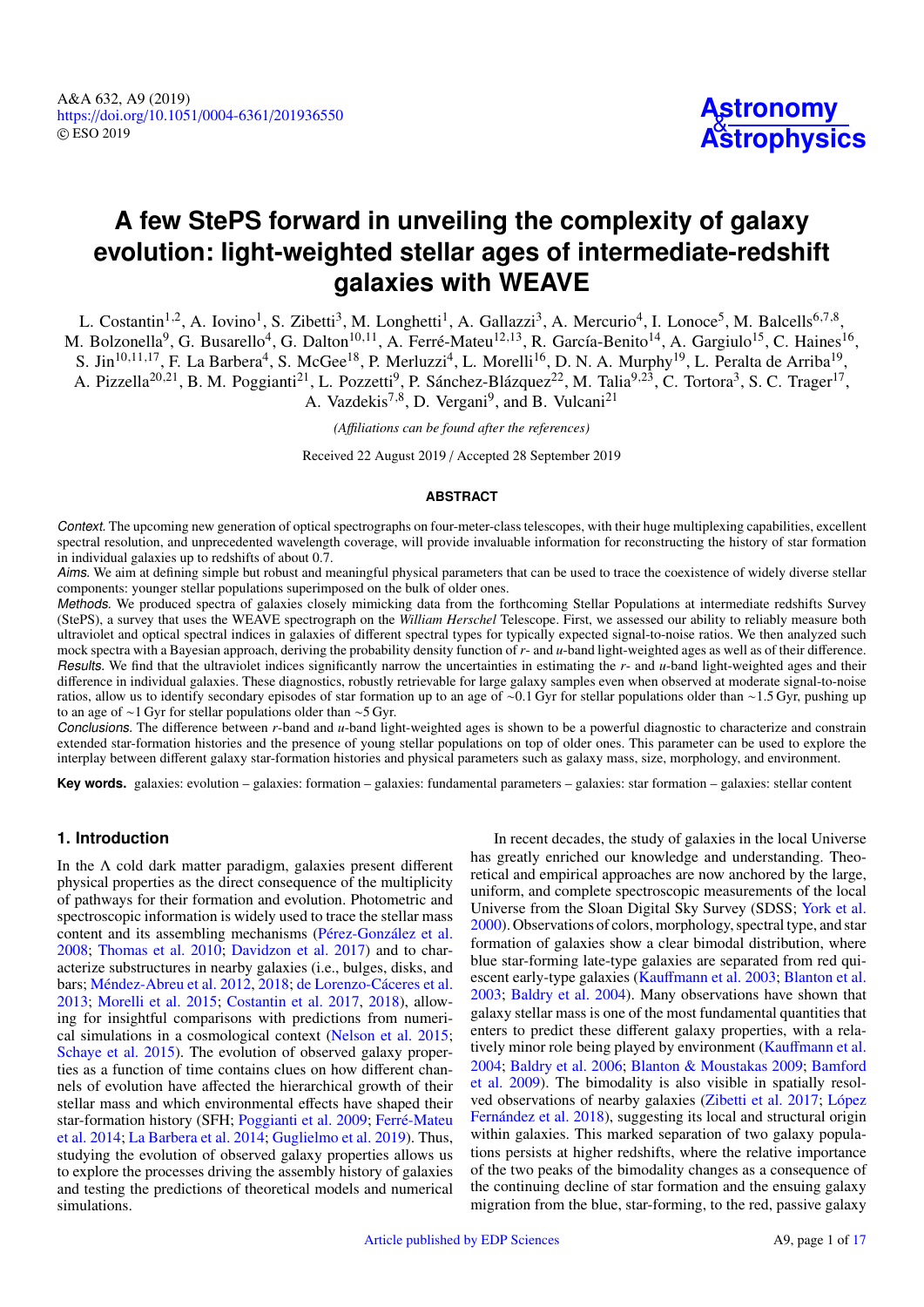sequence [\(Haines et al.](#page-15-29) [2017\)](#page-15-29). Galaxy stellar mass is still the dominant driving factor and environment plays a secondary role [\(Iovino et al.](#page-15-30) [2010;](#page-15-31) Kovač et al. 2010; [Hahn et al.](#page-15-32) [2015\)](#page-15-32).

In this context, a key question remains pertaining to whether galaxies that quenched at early epochs remained passive since then or whether they experienced further star formation episodes (the so-called rejuvenation of galaxies). Indeed, a totally passive evolution is not entirely consistent with currently available observations, especially for massive galaxies.

A puzzling observational result keeps emerging from various data: even the most massive and apparently passive galaxies do not lead an undisturbed evolution after their star formation has stopped, but may have experienced new star formation episodes. At high redshifts ( $z \sim 3$ ) and towards the more recent past, semi-analytical models as well as observations from CANDELS and GAMA tell us that 31% of quiescent galaxies have experienced at least one rejuvenation event [\(Pandya et al.](#page-15-33) [2017\)](#page-15-33). Stacked spectra of red galaxies at *<sup>z</sup>* <sup>∼</sup> <sup>0</sup>.9 display ages too old to be connected by simply passive evolution to local SDSS galaxies [\(Schiavon et al.](#page-15-34) [2006\)](#page-15-34). Also, the purely passive evolution of individual massive passive galaxies at *<sup>z</sup>* <sup>∼</sup> <sup>0</sup>.7 would result in a tiny spread in the present-day age distribution, which is inconsistent with the observed age distribution of local massive passive galaxies [\(Gallazzi et al.](#page-15-35) [2014\)](#page-15-35). In the redshift interval  $0.6 < z < 1.0$ , the survey LEGA-C [\(van der Wel et al.](#page-15-36) [2016\)](#page-15-36) is as of today the best suited to trace SFH in individual galaxies, targeting approximately 3000 spectra with signal-to-noise ratios  $(S/Ns) \ge 10 \text{ Å}^{-1}$ . LEGA-C observations confirm that ages of massive galaxies  $(M > 10^{11} M_{\odot})$  at  $z \sim 0.8$  are inconsistent with massive galaxies ( $M > 10^{11} M_{\odot}$ ) at  $z \sim 0.8$  are inconsistent with those of their local counterparts [\(Wu et al.](#page-15-37) [2018;](#page-15-37) [Spilker et al.](#page-15-38) [2018\)](#page-15-38). In the LEGA-C sample of quiescent  $z \sim 0.8$  galaxies a fraction of ∼16% have returned to the star-forming sequence in the interval*<sup>z</sup>* <sup>∼</sup> <sup>0</sup>.7−1.5, after having reached quiescence at some earlier time [\(Chauke et al.](#page-15-39) [2019\)](#page-15-39).

As the evidence for episodes of rejuvenation within the passive galaxy sample grows, suggesting that the path to quiescence is not an undisturbed one, the possible mechanisms at work and their origin (internal, external, or a mixture of both) remain a matter of discussion. A possible solution invokes continuous residual star formation in individual quiescent galaxies, where a minority of young stars add to a base of an old stellar population [\(Trager et al.](#page-15-40) [2000\)](#page-15-40), but external mechanisms (either HI gas accretion or mergers which bring in new gas) have also been proposed [\(Kaviraj et al.](#page-15-41) [2009\)](#page-15-41). In this context, the intermediate redshift range (0.3  $\le z \le 0.7$ ) offers an interesting niche of investigation: the span in cosmic time covered up to  $z \sim 0.7$  is nearly half the age of the Universe, enabling the direct observation of galaxies over a significant and continuous interval of their evolutionary life. In this redshift range, a coarse estimate of the morphological type is possible with data from ground-based telescopes [\(Krywult et al.](#page-15-42) [2017\)](#page-15-42); the fraction of galaxies located in structures like groups progressively rises as expected in a hierarchical structure formation scenario [\(Knobel et al.](#page-15-43) [2009\)](#page-15-43), and the increase of the number of red massive passive galaxies is significant down to *<sup>z</sup>* <sup>∼</sup> <sup>0</sup>.5 [\(Gargiulo et al.](#page-15-44) [2017;](#page-15-44) [Haines](#page-15-29) [et al.](#page-15-29) [2017\)](#page-15-29). However, the intermediate redshift regime is still largely unexplored by surveys of sufficient spectral quality, lying between the redshift ranges covered by SDSS and LEGA-C data.

The upcoming new generation of spectrographs at fourmeter-class telescopes with their extraordinarily huge and multiplexing collecting capabilities, and unprecedented wavelength coverage, offer a good opportunity to fill this observational gap and to provide spectral data comparable in quality to those obtained for the nearby Universe. A non-negligible advantage offered by the wide wavelength coverage (typically  $3600 \le \lambda \le$ 9500 Å) is that at  $z > 0.3$  the near-ultraviolet region of galaxy spectra enters the observed window. This is a region where lowlevel ongoing star formation, which leaves only weak imprints in the optical galaxy spectra, may be traced unambiguously [\(Vazdekis et al.](#page-15-45) [2016\)](#page-15-45).

In this paper, we focus on the new wide-field spectroscopic facility for the 4.2 m *William Herschel* Telescope (WHT) in the Canary Islands, WEAVE [\(Dalton et al.](#page-15-46) [2012;](#page-15-46) Jin et al., in prep.), and on the project StePS (Stellar Population at intermediate redshift Survey; Iovino et al., in prep.), one of the eight surveys that will be carried out during the first five years of WEAVE operations (starting in 2020). StePS aims to obtain high-resolution  $(R \sim 5000)$ , moderate-quality  $(S/N \ge 10 \text{ Å}^{-1})$  spectra of about 25000 galaxies in the redshift range 0.3–0.7 thus providing 25 000 galaxies in the redshift range 0.3−0.7, thus providing reliable measurements of the absorption features in the stellar continuum for a statistically large sample of galaxies (roughly ten times larger than LEGA-C). The targets are selected simply by magnitude  $(I_{AB} < 20.5 \text{ mag})$  and photometric (spectroscopic when available) redshift at  $z > 0.3$ , thus filling the crucial range between SDSS and LEGA-C data sets. The galaxy mass targeted by StePS (computed assuming the [Chabrier](#page-15-47) [2003](#page-15-47) initial mass function) ranges from  $M \sim 10^{10.2} M_{\odot}$  at  $z = 0.3$  to ~ $10^{11} M_{\odot}$  at  $z = 0.7$  at  $z = 0.7$  the massive tail of galaxy  $z = 0.55$  and ~10<sup>11.3</sup>  $M_{\odot}$  at  $z = 0.7$ , the massive tail of galaxy mass distribution mass distribution.

The main goal of this paper is to show how the values of light-weighted stellar ages in the two photometric SDSS *u* and *r* bands, and their difference, are simple but efficient tools for unveiling the presence of a younger stellar population coexisting with the bulk of an older one. To achieve this purpose, StePS expected performances are tested using realistic simulations at different redshifts and S/N. The main novelty is the use of ultraviolet indices together with more classic optical ones in the context of a full Bayesian analysis to infer simple but meaningful physical properties of the past SFH of galaxies, the so-called archaeological approach. In our simulations, we use spectral data only and focus on the use of spectral indices as opposed to the full-spectral-fitting type of analysis. Spectral indices offer the advantage that one can select highly informative features to constrain stellar population parameters, attempting to break the degeneracies among them using information defined in small portions of the galaxy spectrum. Our templates include only galaxy absorption features, assuming that the emission-line contribution has been effectively removed from our spectra. This is a sensible choice given our main science goal, that is the detection of past star-formation episodes using spectral index information for those galaxies where the emission-line contribution has already faded.

The paper is organized as follows. In Sect. [2](#page-2-0) we describe the stellar population models and the role of light-weighted ages on different photometric bands in retrieving information on recent events of SFH in galaxies. In Sect. [3](#page-5-0) we describe the possibility to infer differences in light-weighted ages on different photometric bands using information from pairs of individual optical and ultraviolet indices. In Sect. [4](#page-7-0) we describe a rigorous method to build realistic observations, which closely mimic spectra that will be observed by WEAVE for StePS. In Sect. [5](#page-9-0) we present our ability to measure spectral indices through the whole spectral range and the results of our Bayesian analysis. In Sect. [6](#page-14-0) we summarize our results and their implications in StePS and StePS-like analyses, giving our conclusions. We adopt  $H_0 = 69.6 \text{ km s}^{-1} \text{ Mpc}^{-1}$ ,  $\Omega_M = 0.286$ , and  $\Omega_A = 0.714$  as cos-<br>mological parameters throughout this work (Wright 2006) mological parameters throughout this work [\(Wright](#page-15-48) [2006\)](#page-15-48).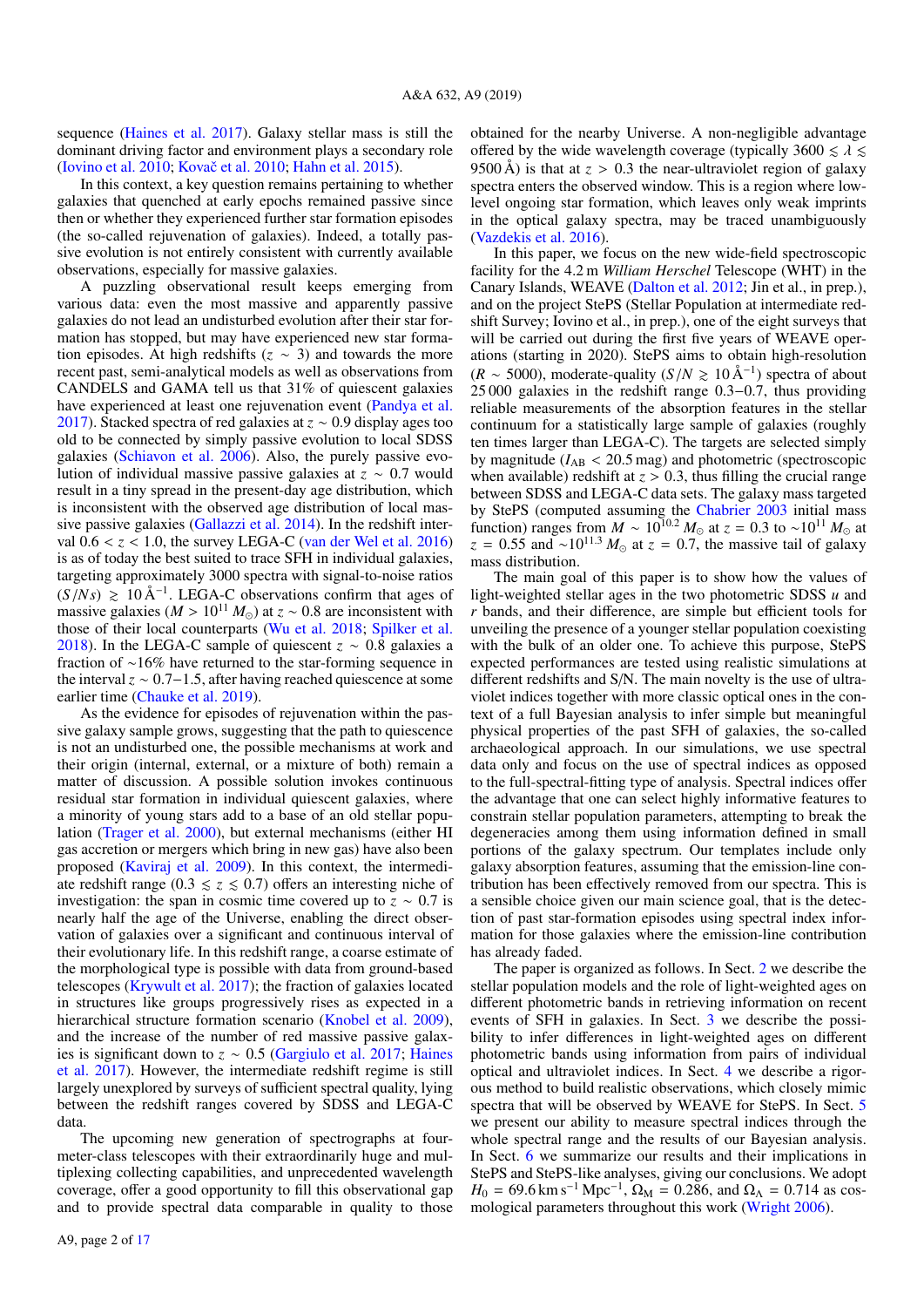### <span id="page-2-0"></span>**2. Stellar population models**

In this work, spectral models of stellar populations play a crucial, two-fold role. On the one hand, they are used as the base ingredient to generate mock StePS-like observations, with a realistic wavelength coverage and noise behavior together with a full variety of SFHs, chemical evolution histories, and dust attenuation values that well reproduce the complexity of observed galaxy spectra. On the other hand, a comprehensive library of such models is required to derive the physical parameters of interest from such mock observations via the Bayesian statistical tools described in Sect. [5.2](#page-10-0) (see also [Gallazzi et al.](#page-15-49) [2005;](#page-15-49) [Zibetti](#page-15-27) [et al.](#page-15-27) [2017\)](#page-15-27). It is worth noting that the model libraries employed for these two purposes need not be the same. However, we opt to have them stem from the same "parent library" in order to factor out all possible systematic effects arising from the base Simple Stellar Population (SSP) model, and the mathematical prescriptions for SFHs, chemical enrichment, and dust treatment. These libraries are described in Sect. [2.1.](#page-2-1)

We focus our analysis on mean stellar ages weighted on the light in different photometric bands, in particular the SDSS *r* and *u* bands. We define the parameter ∆(age) as the difference between these two light-weighted ages and propose it as a simple tool to detect the presence of a younger stellar population coexisting with the bulk of an older one. We justify this choice by using basic stellar physics arguments, as well as by showing how the overall general properties of the model SFHs correlate with ∆(age), irrespective of metallicity and dust content. As we see in more detail in Sect. [5,](#page-9-0) marginalizing over metallicity and dust content broadens the probability density functions (PDFs) of the observed values of light-weighted ages and ∆(age), but without introducing major systematic offsets. In this work, the model library used does not include emission lines. We focus on the stellar content of galaxies, which can be accurately described once emission lines are properly modeled and subtracted from observed data using standard fitting algorithms, such as Gas AND Absorption Line Fitting (GANDALF; [Sarzi et al.](#page-15-50) [2006\)](#page-15-50).

#### <span id="page-2-1"></span>2.1. Modeling the complex SFH of galaxies

Despite recent advances in our understanding of the SFHs of galaxies thanks both to improved stellar population inference techniques and to more detailed simulations of galaxy evolution, we still lack information on the detailed shape of the starformation and chemical-enrichment histories of galaxies due to the huge diversity and stochastic nature of the physical mechanisms by which they are affected. Therefore, in trying to model the SFHs of galaxies, we pursue the goal of covering the observable parameter space with as many different forms, chemicalenrichment histories, and dust attenuation properties as possible in order to take parameter degeneracy properly and fully into account. Our final aim, however, is not to extract the full complexity that enters in the building of these models from the (simulated) observations, but to focus on simple parameters and their relationship with basic, fundamental properties of galaxy SFHs. In particular, we focus on light-weighted ages in different bands and their differences, and marginalize over the "details" on which they depend. The width of their posterior PDF will give back the actual ability of constraining these parameters with a realistic, StePSlike dataset.

We base our work on the comprehensive library of 500 000 models introduced by [Zibetti et al.](#page-15-27) [\(2017\)](#page-15-27), which forms our parent library. Each model is characterized by a SFH, a chemical enrichment history, and a two-component dust attenuation prescription. The base models for our libraries are the [Bruzual &](#page-15-51) [Charlot](#page-15-51) [\(2003\)](#page-15-51) SSP models in the 2016 revised version, which

adopt the [Chabrier](#page-15-47) [\(2003\)](#page-15-47) initial mass function, updated evolutionary tracks [\(Girardi et al.](#page-15-52) [2000;](#page-15-52) [Marigo et al.](#page-15-53) [2013\)](#page-15-53), and the MILES stellar spectral library [\(Sánchez-Blázquez et al.](#page-15-54) [2006;](#page-15-54) [Falcón-Barroso et al.](#page-15-55) [2011,](#page-15-55) 2.5 Å FWHM resolution), extended in the ultraviolet (911  $\le \lambda \le 3500$  Å), and the theoretical highresolution ( $FWHM = 1 \text{ Å}$ ) models of [Martins et al.](#page-15-56) [\(2005\)](#page-15-56).

The SFHs are modeled as a superposition of a continuous or "secular" component and stochastic bursts. The secular component is described by a [Sandage](#page-15-57) [\(1986\)](#page-15-57) law:

$$
SFR_{\tau}(t) \propto \frac{t}{\tau} \exp\left(-\frac{t^2}{2\tau^2}\right),\tag{1}
$$

allowing for both an increasing and decaying phase for the starformation rate (SFR; see Fig. [1\)](#page-3-0), the delay time and steepness of which are regulated by  $\tau$  in the time interval from  $t = 0$  to *t*obs, which is randomly generated from a uniform logarithmic distribution from  $5 \times 10^8$  yr up to ~1.7 × 10<sup>10</sup> yr. The value of  $\tau$  is generated as a random number multiplied by  $t_{obs}$ , so that  $\tau$  can vary between  $1/50 \times t_{obs}$  (almost an instantaneous burst) and  $2 \times t_{obs}$  (resulting in a still monotonically increasing SFR at *t*obs). Overall, the distribution of the mean age of stars integrated between  $\theta$  and  $t_{obs}$  is almost uniform in logarithm between  $3 \times 10^8$  yr and  $8 \times 10^9$  yr and drops to zero at ~1.5 × 10<sup>8</sup> yr and ~1.7 × 10<sup>10</sup> yr. Our choice of the classical Sandage law for describing SFHs is justified by observational evidence that the majority of galaxies display first a rising and then a declining phase in their SFH, irrespective of their specific parametrization, as suggested by the integrated view of galaxy evolution and more recent simulations [\(Behroozi et al.](#page-15-58) [2013;](#page-15-58) [Gladders et al.](#page-15-59) [2013;](#page-15-59) [Abramson et al.](#page-15-60) [2015;](#page-15-60) [Pacifici et al.](#page-15-61) [2016;](#page-15-61) [Diemer et al.](#page-15-62) [2017;](#page-15-62) [López Fernández et al.](#page-15-28) [2018\)](#page-15-28).

In two-thirds of the models, random bursts are superimposed onto the secular SFH, in order to also include short-lived features in SFHs. Up to six bursts can occur, with a total mass formed in these episodes ranging between 1/1000 and two times the total stellar mass formed in the secular component. The age of each burst (i.e., the look-back time at which they occur) is randomly generated from a log-uniform distribution in the range  $10<sup>5</sup>$  yr to  $t_{\rm obs}$ . For the youngest bursts (age  $\langle 10^7 \,\mathrm{yr} \rangle$ , we allow only a reduced mass fraction to be formed, in order to avoid models whose light is completely dominated by the burst. The presence of random bursts of star formation greatly alleviates the relative rigidity of the simple parametric form chosen to reproduce the secular component, enabling us to model the presence of sharp transitions in SFHs.

Figures [1](#page-3-0) and [2](#page-3-1) present two sketches of example SFHs, that is, SFR as a function of time. We use  $t_{\text{secular}}^{\text{LB}}$  to denote the lookback time from  $t_{\text{obs}}$  to the peak of the secular SFH and  $t_{\text{lates}}^{\text{LB}}$ the look-back time from  $t_{obs}$  to the latest peak of star formation. In general  $t_{\text{last}}^{\text{LB}} < t_{\text{secular}}^{\text{LB}}$ , but if a galaxy either experienced no<br>secondary events of star formation or such a secondary event secondary events of star formation or such a secondary event happened before the peak of the secular star formation, then  $t_{\text{secular}}^{\text{LB}} = t_{\text{lates}}^{\text{LB}}$ 

In our models, we allow for chemical enrichment to occur along the SFH. We randomly generate the initial and final metallicity as well as a parameter describing how quickly the enrichment occurs as a function of the fraction of formed mass over the total, as detailed in [Zibetti et al.](#page-15-27) [\(2017\)](#page-15-27). Finally, we also apply a two-component dust attenuation to the spectra, following the formalism of Charlot  $& Fall (2000)$  $& Fall (2000)$ , with the random parameter distribution described in [Zibetti et al.](#page-15-27) [\(2017\)](#page-15-27).

In order to provide a homogeneous and fine sampling of the PDFs over the whole space of observable parameters, we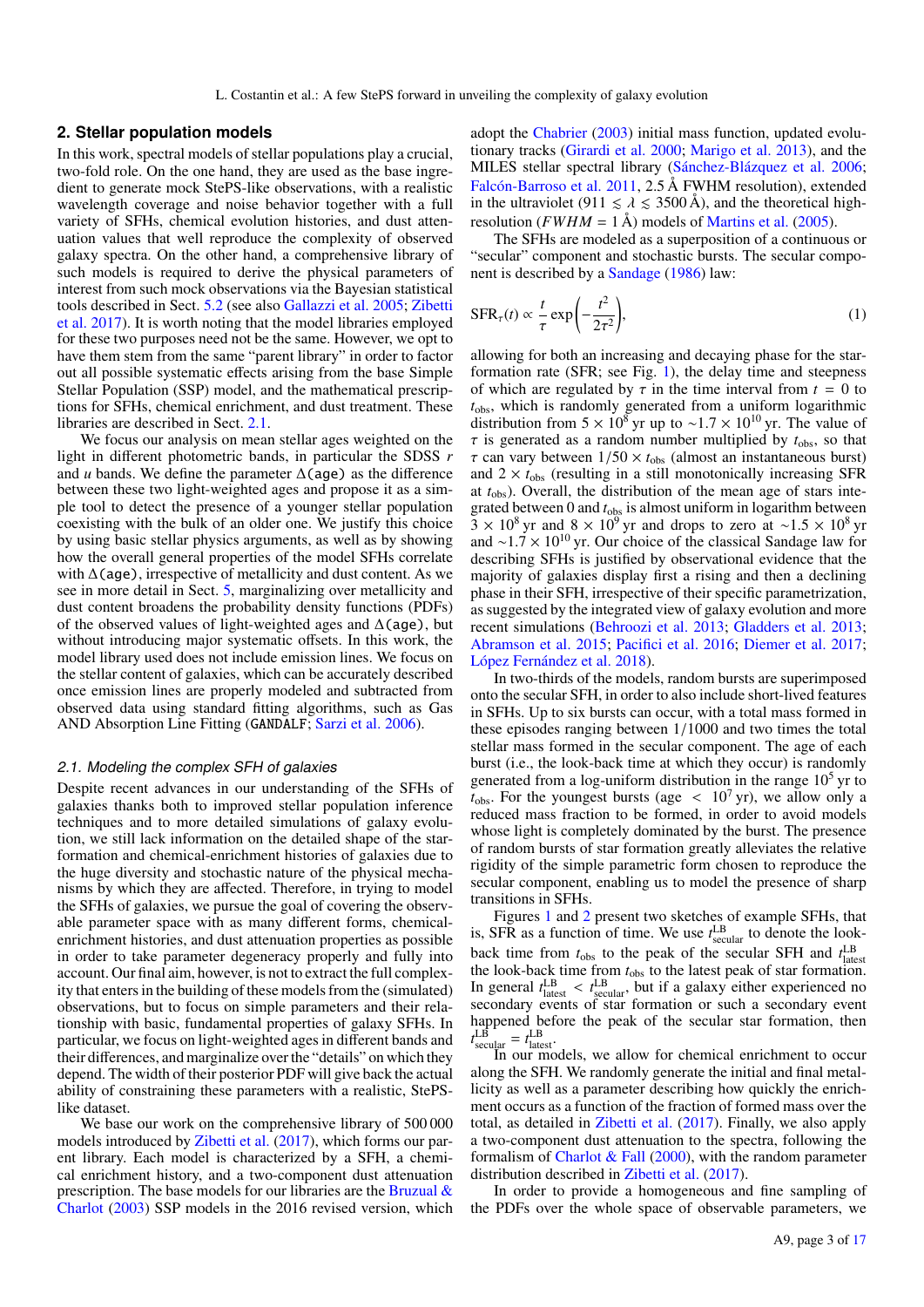

<span id="page-3-0"></span>[Fig. 1.](https://dexter.edpsciences.org/applet.php?DOI=10.1051/0004-6361/201936550&pdf_id=1) Sketch of secular SFH of a galaxy that does not display a secondary burst event. The orange dashed line corresponds to the time from the beginning of the SFH  $(t = 0)$  to the time at which the galaxy was observed (*t*obs), while the red dashed line corresponds to the peak of the secular SFH. Since the galaxy experienced no burst events, the lookback time to the peak of the secular SFH coincides with the look-back time to the latest peak of star formation  $(t_{\text{secular}}^{\text{LB}} = t_{\text{lates}}^{\text{LB}})$ .

equalize the library to have a roughly constant density of models in the plane of H $\delta$ +H $\gamma$  versus D<sub>n</sub>4000. This is done by building an initial library of 5 000 000 objects and selecting a subsample of 500 000 so as to obtain an equalized distribution.

The various prescriptions described so far result in a roughly uniform distribution in the *r*-band light-weighted mean log age– *Z* plane, over the range 8.5–10.2 in  $\log(\text{age yr}^{-1})$  and 0.02 and 2.5 times solar in metallicity.

This combination of "secular" SFH and bursts allows us to generate a complete coverage of the observed parameter space of optical stellar absorption indices (such as  $D_n4000$ , the Balmer Lick indices, and various metal-sensitive absorption indices), as we verified by comparison with the observed distribution of spatially resolved regions in CALIFA and with integrated measurements in the SDSS. Notably, with our models we can reproduce and populate the region of  $D_n4000 \le 1.5$  and extremely low H $\delta$ , which is characterized by the "frosting" of a tiny mass fraction of a young (age < 500 Myr) stellar population on top of an older, mass-dominant one (see Sect. [3\)](#page-5-0). This is particularly relevant in light of our attempt to identify stellar populations with a large spread in age among its components.

From this rich parent library, we randomly select a small but statistically significant chunk of 12 500 models, which are used as the base to generate mock "StePS-like" observations (see Sect. [4.1\)](#page-7-1). In reality, observed spectra appear broadened with different line-of-sight velocity distributions (or, simplifying, velocity dispersion). To properly retrieve physical quantities from spectral indices analysis, we convolve the originalresolution models in order to match the estimates of velocity dispersion object by object. For simplicity, we assume here the same velocity dispersion for our mock observations and we convolve both the mocks and the models with a fixed velocity dispersion of  $150 \text{ km s}^{-1}$ . We note that the results of the analysis are not affected by the particular choice of velocity dispersion since the sensitivity of the spectral indices to the physical parameters of interest does not change greatly in the range of velocity dispersions foreseen for the galaxy masses targeted by StePS (provided that the data and the model are compared consistently).

#### <span id="page-3-3"></span>2.2. Light-weighted ages

Ideally, the full reconstruction of the SFH is the goal of the stellar population analysis of a galaxy. Unfortunately, despite numer-



<span id="page-3-1"></span>[Fig. 2.](https://dexter.edpsciences.org/applet.php?DOI=10.1051/0004-6361/201936550&pdf_id=2) Sketch of bursty SFH of a galaxy that displays additional burst events after the peak of the secular SFH. The orange dashed line corresponds to the time from the beginning of the SFH  $(t = 0)$  to the time at which the galaxy was observed  $(t_{obs})$ , the blue dashed line stands for the latest additional event of star formation superimposed to the secular SFH, and the red dashed line corresponds to the peak of the secular SFH. The look-back time to the peak of the secular SFH  $(t_{\text{secular}}^{\text{LB}})$  in this case differs from the look-back time to the latest peak of star formation  $(t_{\text{lates}}^{\text{LB}}).$ 

ous attempts in the literature (e.g., ppxf: [Cappellari & Emsellem](#page-15-64) [2004,](#page-15-64) starlight: [Cid Fernandes et al.](#page-15-65) [2005,](#page-15-65) steckmap: [Ocvirk](#page-15-66) [et al.](#page-15-66) [2006,](#page-15-66) vespa: [Tojeiro et al.](#page-15-67) [2009,](#page-15-67) prospector: [Leja](#page-15-68) [et al.](#page-15-68) [2017,](#page-15-68) bagpipes: [Carnall et al.](#page-15-69) [2018\)](#page-15-69) this goal has not yet been achieved. One reason for this is the relatively low S/N usually achievable in spectra of typical surveys at intermediate redshift, an issue typically addressed by the use of stacked spectra. Moreover, the full reconstruction of the SFH of a galaxy turns out to be an ill-posed inversion problem, hampered by a large number of degeneracies (see e.g., [Ocvirk et al.](#page-15-66) [2006;](#page-15-66) [Cappellari](#page-15-70) [2017\)](#page-15-70). Vice versa, the lower moments of the age distribution of the stars in a galaxy, and the mean in particular, are more easily constrained by the observations and their intrinsic degeneracy-driven uncertainties can be robustly quantified by means of model libraries such as the one presented in the previous section. As demonstrated and discussed for example in [Gallazzi et al.](#page-15-49) [\(2005\)](#page-15-49) and [Zibetti et al.](#page-15-27) [\(2017\)](#page-15-27), with optical rest-frame spectra having  $S/N \geq 10$  one can obtain uncertainties on *r*-band light-weighted mean stellar ages of the order of  $\pm 0.1$ –0.2 dex based on five indices (D<sub>n</sub>4000, H $\beta$ , H $\gamma$  + H $\delta$ , [Mg<sub>2</sub> Fe], and [Mg Fe]'), plus possibly broadband optical<br>SDSS *uariz* fluxes: uncertainties on age vary little with galaxy SDSS *<sup>u</sup>*g*riz* fluxes; uncertainties on age vary little with galaxy spectral type, though with a tendency of smaller relative uncertainties for older galaxies.

<span id="page-3-2"></span>Here we specifically refer to *light-weighted* ages, defined as

$$
age = \frac{\int_{t=0}^{t_{obs}} (t_{obs} - t) \, \text{SFR}(t) \, L(t) \, \text{d}t}{\int_{t=0}^{t_{obs}} \, \text{SFR}(t) \, L(t) \, \text{d}t},\tag{2}
$$

where  $SFR(t)$  is the SFR as a function of time, and  $L(t)$  is the luminosity emitted in the considered band per unit of formed stellar mass from the ensemble of single stellar populations of age (*t*−*t*obs) in the galaxy (see Fig. [1\)](#page-3-0). Keeping in mind the spectral evolution of a simple stellar population as a function of time (e.g., Fig. 9 of [Bruzual & Charlot](#page-15-51) [2003\)](#page-15-51), it is easy to understand that  $L(t)$  is a strong function of the considered photometric band. In particular, the young stellar populations represent a stronger component in the ultraviolet bands than in the optical/NIR bands and, conversely, the old stellar populations have a higher weight in the optical/NIR bands than in the ultraviolet ones.

As a consequence, for any composite stellar population (i.e., a superposition of multiple SSPs of different ages), the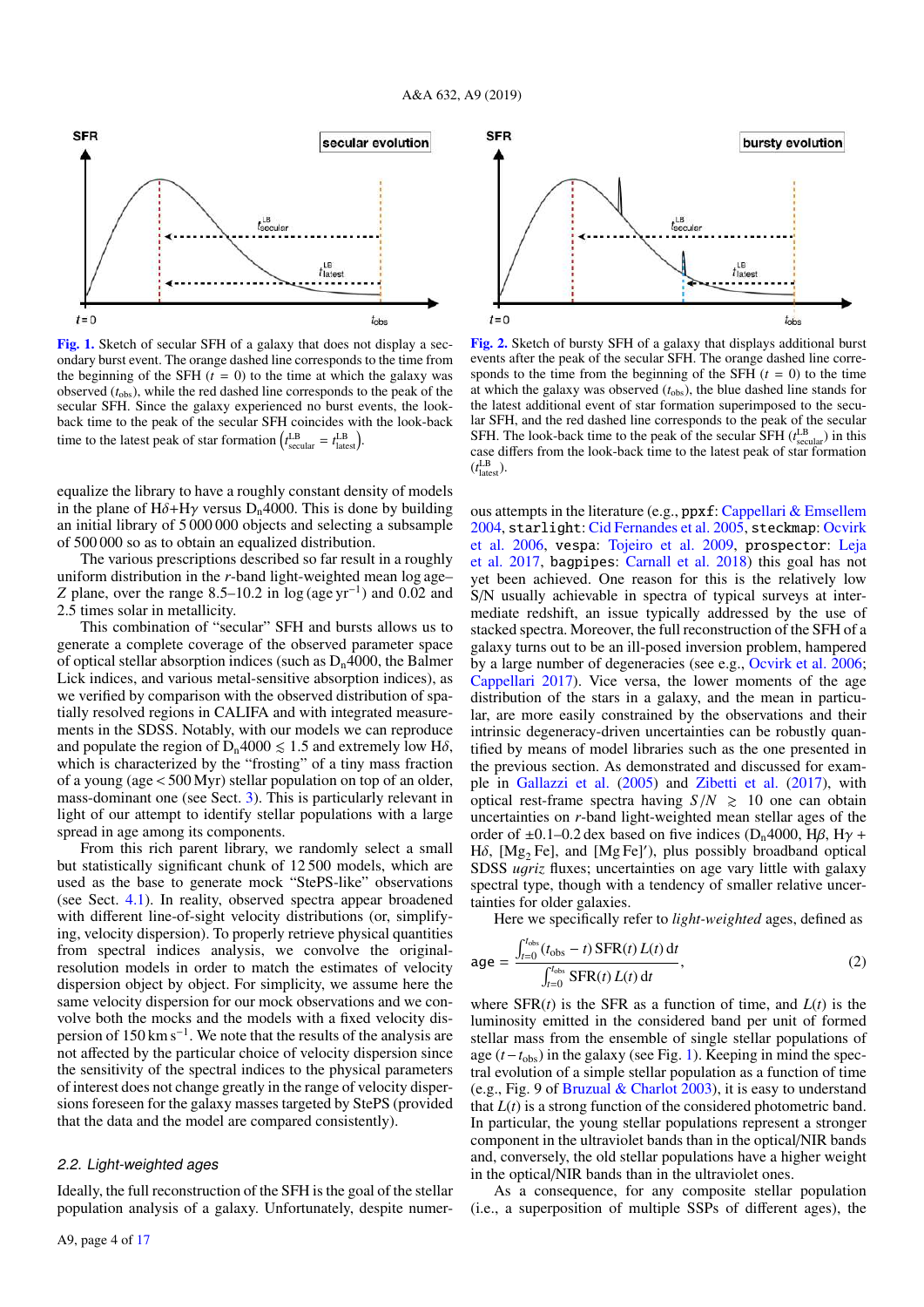

<span id="page-4-1"></span>[Fig. 3.](https://dexter.edpsciences.org/applet.php?DOI=10.1051/0004-6361/201936550&pdf_id=3) Look-back time to the peak of the secular SFH  $(t_{\text{secular}}^{\text{LB}})$  as a function of look-back time to last episode of star formation  $(t_{\text{last}}^{\text{LB}})$ , colorcoded according to  $r$ -band light-weighted age (age<sub>r</sub>) for models with ages younger than the age of the Universe at redshift  $z = 0.55$ .

light-weighted ages in different bands are expected to differ, namely in the sense of ages weighted in bluer bands being younger than those weighted in redder bands. The actual difference in the ages weighted in any two bands is determined by the characteristics of the SFH and specifically by the age spread by the different SSPs (see Sect. [2.4\)](#page-4-0). Such a spread can occur even in a simple  $\tau$  model, provided that  $t_{\text{secular}}^{\text{LB}}$  is small enough, or  $\tau$ <br>is large enough relative to  $t_{\text{LB}}^{\text{LB}}$  to ensure that the young and is large enough relative to  $t_{\text{secular}}^{\text{LB}}$  to ensure that the young and the old SSPs contribute a comparable amount of light. Similarly, when  $t_{\text{secular}}^{\text{LB}}$  is large and the galaxy is in the declining phase of its SFH, the presence of a new burst of star formation may cause a significant difference in light-weighted ages in different photometric bands.

In this work, we focus on exploiting this effect to trace the coexistence of widely diverse stellar populations and provide an essential but significant characterization of the SFH. We elect the *r* band as the reference "red" band, and the *u* band as the reference "blue" band. Thus, we define *r*-band light-weighted ages (age*r*), *u*-band light-weighted ages (age*u*), and their difference  $\Delta$ (age) = age<sub>r</sub> – age<sub>u</sub>, respectively. These choices are justified by the fact that these bands are well covered in the rest-frame of intermediate redshift galaxies that will be observed using newgeneration spectrographs like WEAVE or 4MOST [\(de Jong et al.](#page-15-71) [2019\)](#page-15-71). We note that, in principle, estimates of age weighted on a given band can be obtained irrespective of that band being observed or not, because that age is a model-derived quantity, which can be extrapolated. However, it is clear that much-betterconstrained values can be obtained if that band is covered by spectroscopic observations.

We also note that we could have used the mass-weighted age (i.e., the actual first moment of the SFH, defined by replacing  $L(t)$  with 1 in Eq. [\(2\)](#page-3-2)), because it is maximally sensitive to the age of the bulk of the stars (see also discussion in [Zibetti et al.](#page-15-27) [2017\)](#page-15-27). Nevertheless, its determination is much more modeldependent than for any light-weighted quantity, as the oldest stellar populations easily leave the spectrum unaffected, almost irrespective of their mass contribution. On the contrary, age*<sup>r</sup>* is by definition much better constrained by the observed spectrum, yet it is a reasonably good proxy to the mass-weighted age, as we demonstrate in the following sections.



<span id="page-4-2"></span>[Fig. 4.](https://dexter.edpsciences.org/applet.php?DOI=10.1051/0004-6361/201936550&pdf_id=4) Look-back time to the peak of the secular SFH  $(t_{\text{secular}}^{\text{LB}})$  as a function of look-back time to the last episode of star formation  $(t_{\text{last}}^{\text{LB}})$ , color-coded according to  $u$ -band light-weighted age ( $age<sub>u</sub>$ ) for models with ages smaller than the age of the Universe at redshift  $z = 0.55$ .

#### 2.3. age*<sup>r</sup>* and age*<sup>u</sup>* diagnostics

In order to better illustrate the physical meaning of age*<sup>r</sup>* and age*<sup>u</sup>* in the case of realistic SFHs, we revert to the model formalism developed in the previous sections. We stress, however, that the conclusions are not specific to this formalism but can be extended to more complex or even completely stochastic SFHs. We focus on redshift  $z = 0.55$ , which corresponds to the median redshift where the bulk of StePS galaxies are going to be observed. We therefore select the subset of model galaxies that have younger ages than the age of the Universe at this redshift.

In Fig.  $3$  we highlight the role of  $age<sub>r</sub>$  in tracing the evolution of the bulk of the stellar population using the parameter plane of  $t_{\text{secular}}^{\text{LB}}$  (the look-back time when the peak of the secular SFH occurs) and  $t_{\text{lates}}^{\text{LB}}$  (the look-back time of the latest burst). Galaxies evolving secularly according to Fig. [1](#page-3-0) are located along the diagonal  $(t_{\text{secular}}^{\text{LB}} = t_{\text{lates}}^{\text{LB}})$  and display a clear regular trend: age*<sup>r</sup>* smoothly increases from younger galaxies (smaller values of  $t_{\text{secular}}^{\text{LB}}$ ) to older galaxies (higher  $t_{\text{secular}}^{\text{LB}}$  values). Galaxies that experience a secondary burst in their SFHs (see Fig. [2\)](#page-3-1) are offset from the diagonal position, but no significant gradient appears moving from smaller to higher  $t_{\text{lates}}^{\text{LB}}$ , making age<sub>r</sub> largely unaffected by the presence and timing of the most recent secondary burst. In other words, the value of age*<sup>r</sup>* retains the memory of the epoch of formation of the bulk of the stellar mass, being mostly insensitive to recently formed younger stellar populations.

The picture changes with age*u*, as shown in Fig. [4,](#page-4-2) which highlights the different behavior of age*<sup>u</sup>* relative to age*<sup>r</sup>* in the same plane. For  $log(t_{\text{secular}}^{\text{LB}}/Gyr) \ge -0.3$ , age<sub>*u*</sub> appears to depend on both parameters and in particular to be very sensitive to the youngest bursts ( $log(t<sub>lates</sub>/Gyr) \le -0.5$ ), a sensitivity<br>that increases as  $t<sup>L</sup>B$ , decreases It is worth poting that even for that increases as  $t_{\text{last}}^{\text{LB}}$  decreases. It is worth noting that even for secularly evolving galaxies, and more clearly for bursty SFHs, there is a difference between  $u$ - and  $r$ -band light-weighted ages at fixed  $t_{\text{secular}}^{\text{LB}}$ , with  $\text{age}_u$  appearing to always indicate slightly younger ages than age*<sup>r</sup>* , as expected.

#### <span id="page-4-0"></span>2.4. ∆(age) diagnostic

We compare the different behavior of  $age<sub>r</sub>$  and  $age<sub>u</sub>$  in the  $(t_{\text{secular}}^{\text{LB}}, t_{\text{last}}^{\text{LB}})$  plane, exploring in Fig. [5](#page-5-1) how  $\Delta$ (age) may be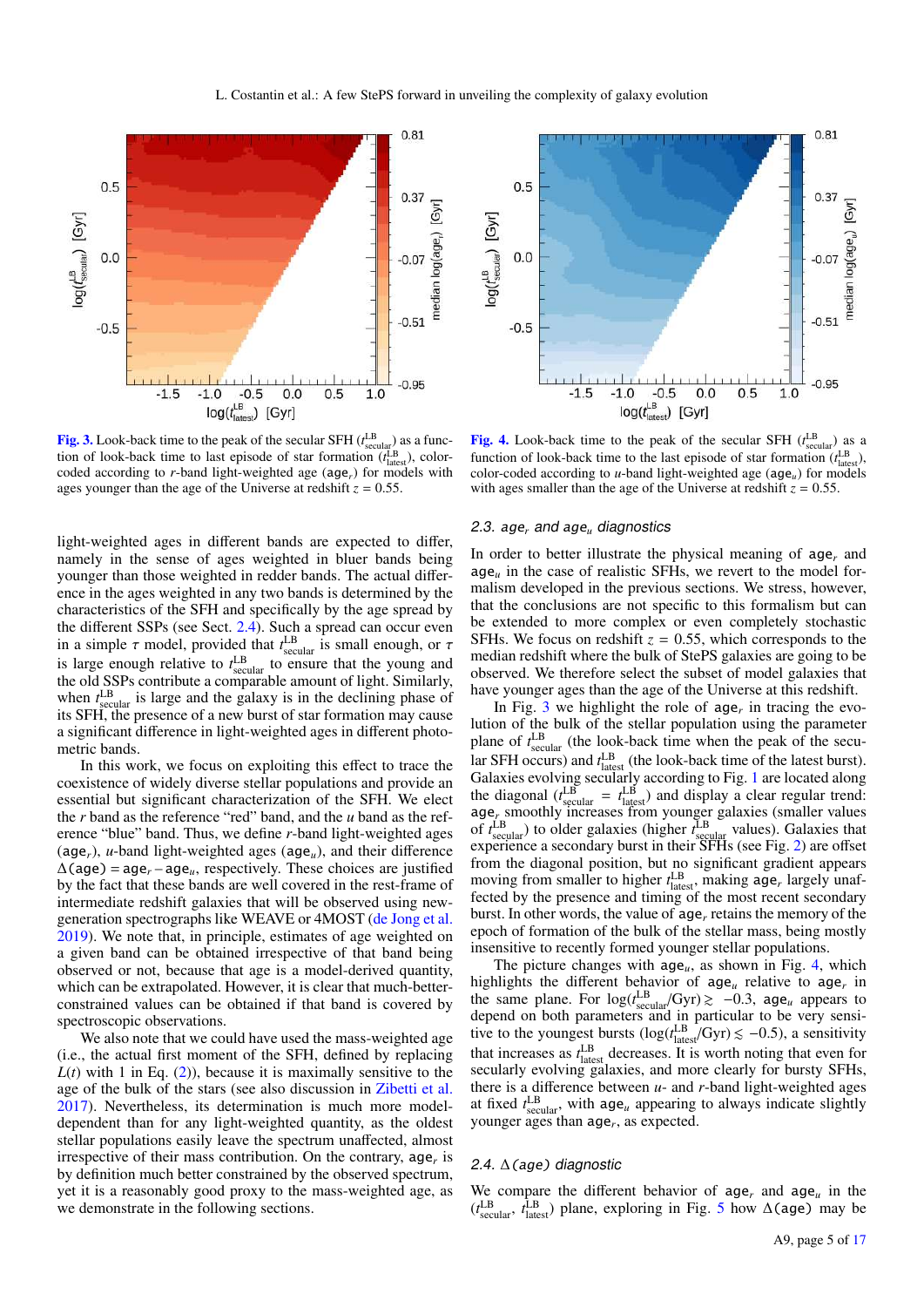

<span id="page-5-1"></span>[Fig. 5.](https://dexter.edpsciences.org/applet.php?DOI=10.1051/0004-6361/201936550&pdf_id=5) Look-back time to the peak of the secular SFH  $(t_{\text{secular}}^{\text{LB}})$  as a function of look-back time to the last episode of star formation  $(t_{\text{lasts}}^{\text{LB}})$ , color-coded according to  $\Delta$ (age) for models with younger ages than the age of the Universe at redshift  $z = 0.55$ . As discussed in Sect. [5.2.2,](#page-11-0) contour lines indicate the level for which we can reliably assess a value of  $\Delta$ (age)  $\neq$  0 at different *S*/*N*<sub>*I*,obs</sub>. In particular, the threshold is  $\Delta$ (age) = 0.7 at *S*/*N*<sub>*I*,obs</sub> = 10 (black dashed-dotted line),  $\Delta$ (age) = 0.4 at  $S/N_{I \text{ obs}} = 20$  (black dashed line), and  $\Delta$ (age) = 0.3 at  $S/N_{I \text{ obs}} = 30$ (black solid line), respectively.

used to highlight the presence of a young stellar component superimposed on an older stellar population. In this plane, the vertical gradient suggests that a greater ∆(age) value may arise only when the bulk of the galaxy stellar population is older. More importantly, the horizontal trend implies that galaxies which experienced an additional burst event display a positive and nonnegligible value of  $\Delta$ (age), with more recent bursts associated with higher ∆(age) values. Thus, the larger the time separation between the peak of the secular star formation and the latest peak of star formation, the larger ∆(age) becomes. When, on the contrary, either  $t_{\text{last}}^{\text{LB}}$  is quite large (greater than 1.5 Gyr) or the age of the peak of the secular SFH is quite small (lower than 1 Gyr), the value of  $\Delta$ (age) becomes negligible. These are the cases where the youngest population is not young enough to leave an imprint on the value of  $\Delta$ (age) or the bulk of the galaxy population is still young, so that no  $\Delta$ (age) is appreciable. It is worth noting that a non-zero value of ∆(age) arises also if the galaxy is still experiencing the peak of its SFH and  $\tau$  is long enough to allow the presence of a significant fraction of young stars within the galaxy, as already mentioned in Sect. [2.2.](#page-3-3)

One may expect that the mass fraction involved in the last burst event ( $f_{\text{latest}}$ ) plays a significant role in affecting the value of  $\Delta$ (age). This possibility is explored in Fig. [6,](#page-5-2) where the plane  $f_{\text{lates}}$  versus  $t_{\text{lates}}^{\text{LB}}$  is color-coded according to the value of ∆(age). While no trend appears in *f*latest, a gradient is seen from higher to smaller values of  $t_{\text{last}}^{\text{LB}}$ , highlighting the fact that the time elapsed since the latest burst event is more important in affecting ∆(age) values than the fraction of mass involved in it. This trend also holds when considering higher mass fractions involved in the last burst event since no systematic variation appears in the last bin (upper part of Fig. [6\)](#page-5-2), which corresponds to <sup>∼</sup>10% of galaxies having 0.<sup>1</sup> <sup>&</sup>lt; *<sup>f</sup>*latest <sup>&</sup>lt; <sup>0</sup>.5. Therefore, we conclude that a significant value of  $\Delta$ (age) is present when a recent burst of star formation unsettles the undisturbed secular evolution of galaxies, almost irrespective of the mass fraction involved. This lack of a clear dependence on mass fraction can be understood by recalling that we are considering light-weighted



<span id="page-5-2"></span>[Fig. 6.](https://dexter.edpsciences.org/applet.php?DOI=10.1051/0004-6361/201936550&pdf_id=6) Mass fraction ( $f_{\text{latest}}$ ) involved in last burst event as a function of the look-back time to last episode of star formation  $(t_{\text{last}}^{\text{LB}})$ , colorcoded according to  $\Delta$ (age) for models with ages smaller than the age of the Universe at redshift *<sup>z</sup>* <sup>=</sup> <sup>0</sup>.55. *<sup>f</sup>*latest <sup>&</sup>gt; <sup>0</sup>.1 stands for <sup>∼</sup>10% of models having a large fraction of mass involved in the burst, as detailed in Sect. [2.4.](#page-4-0)

ages and that the luminosity is a strong function of age itself. What is most relevant in determining ∆(age), besides the difference in age of the two components, is the fraction of luminosity (not of mass) in the two components. If the luminosity in one of them is negligible relative to the other, no age difference emerges. Moreover, for any given mass ratio, the relative luminosity difference in the two components is determined by their absolute age in addition to their age difference. These three factors (mass ratio, absolute age, and age difference) all play degenerate roles in determining  $\Delta$ (age). For these reasons we conclude that  $\Delta$ (age) is a powerful probe of age spread in stellar populations, and specifically of young bursts in old galaxies, yet its amplitude cannot be directly used to estimate the mass fraction and/or the precise age of the burst.

We further checked and confirmed the absence of any systematic dependence on metallicity of ∆(age) values, splitting models into subsolar, solar, and supersolar bins. This remarkable result enables the use of this new diagnostic, disregarding the well-known degeneracy between age and metallicity, and marginalizing over the latter.

Finally, even if we are proposing an interpretation of age*<sup>r</sup>* and ∆(age) based on the specific SFH of our library models, we would like to stress that these parameters per se are very general and of simple physical interpretation even when changing the specific parametric form chosen to define galaxy secular evolution. Their values may easily be used as simple heuristic information to be correlated with the variety of other intrinsic galaxy properties, such as morphology, mass, size, and environment.

# <span id="page-5-0"></span>**3. Classical view from optical and ultraviolet spectral indices**

In Sect. [2.4,](#page-4-0) we show that the value of ∆(age) is directly related to the presence of younger stellar components that coexist with older ones. In the literature, many attempts to describe and reconstruct the complexity of the SFHs of galaxies on the basis of the combination of spectral indices can be found [\(Thomas](#page-15-72) [et al.](#page-15-72) [2005;](#page-15-72) [Jørgensen & Chiboucas](#page-15-73) [2013;](#page-15-73) [Lonoce et al.](#page-15-74) [2014\)](#page-15-74).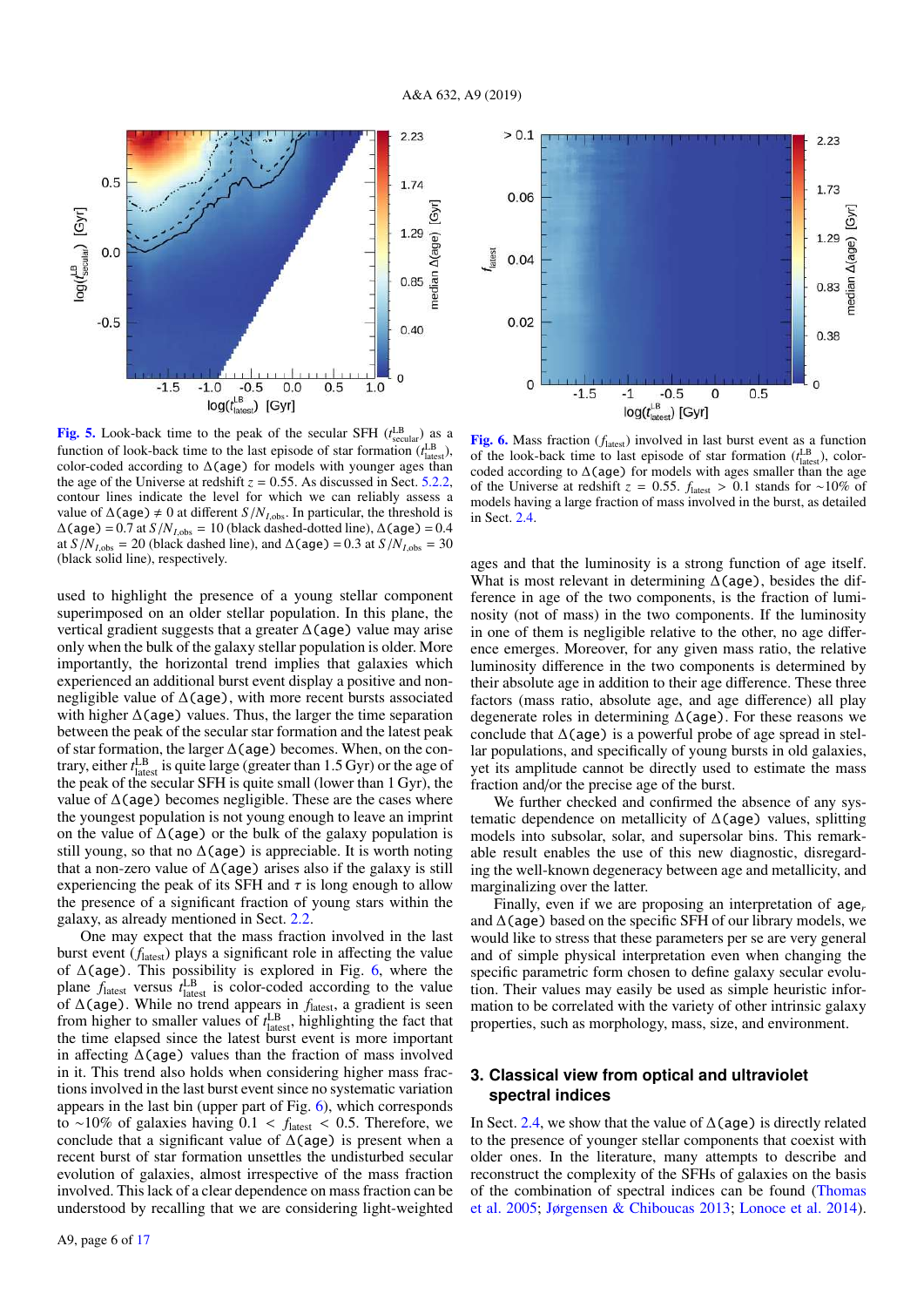

<span id="page-6-0"></span>[Fig. 7.](https://dexter.edpsciences.org/applet.php?DOI=10.1051/0004-6361/201936550&pdf_id=7) (Dn4000, Hδ) diagnostics color-coded according to the difference between *<sup>r</sup>*- and *<sup>u</sup>*-band light-weighted ages for all models of the StePSlike spectral library (*left panel*), and color-coded according to rms in <sup>∆</sup>(age) (*right panel*). We superimposed typical 1σ average uncertainties in measuring spectral indices in this plane at  $S/N = 10$  (black error bars) and  $S/N = 30$  (red error bars), respectively.



<span id="page-6-1"></span>[Fig. 8.](https://dexter.edpsciences.org/applet.php?DOI=10.1051/0004-6361/201936550&pdf_id=8) (Mgwide, Hδ) diagnostics color-coded according to the difference between *<sup>r</sup>*- and *<sup>u</sup>*-band light-weighted ages for all models of the StePSlike spectral library (*left panel*), and color-coded according to rms in <sup>∆</sup>(age) (*right panel*). We superimposed typical 1σ average uncertainties in measuring spectral indices in this plane at  $S/N = 10$  (black error bars) and  $S/N = 30$  (red error bars), respectively.

In particular, the  $(D_n4000, H_0)$  diagnostic has been widely used to infer the recent star formation in galaxies both in the local Universe (Kauff[mann et al.](#page-15-20) [2003\)](#page-15-20) and at intermediate [\(Wu et al.](#page-15-37) [2018\)](#page-15-37) or high redshift [\(Onodera et al.](#page-15-75) [2012\)](#page-15-75).

More recently, ultraviolet spectral features have been used to derive the physical properties of the stellar content of galaxies [\(Fanelli et al.](#page-15-76) [1992;](#page-15-76) [Daddi et al.](#page-15-77) [2005;](#page-15-77) [Maraston et al.](#page-15-78) [2009;](#page-15-78) [Vazdekis et al.](#page-15-45) [2016\)](#page-15-45). In particular, the Mg<sub>wide</sub> index has been demonstrated to be sensitive to the presence of stars older than 0.5 Gyr and it can be used as an alternative to the  $D_n4000$  index as a signature of the ages of the old stellar components in galaxies [\(Daddi et al.](#page-15-77) [2005\)](#page-15-77).

In the following, we therefore explore the possibility of inferring ∆(age) using both classical spectral indices in the optical wavelength range (e.g.,  $D_n4000$  and H $\delta$ ) and combining spectral indices in the ultraviolet and optical wavelength range (e.g.,  $Mg_{wide}$  and  $H\delta$ ).

In Fig. [7](#page-6-0) (left panel), we present the classic  $(D_n4000, H_0)$ diagnostic as derived for the parent library models, color-coded according to the difference between the *r*- and *u*-band lightweighted ages. Galaxies that present a negligible amplitude of  $\Delta$ (age) ~ 0 are arranged in the bell-shaped sequence characteristic of the time evolution of SSPs (e.g., Fig. 3 of Kauff[mann](#page-15-20) [et al.](#page-15-20) [2003\)](#page-15-20), that is, generations of stars with negligible spread in age. The sequence is defined starting with the youngest SSPs at the lowest  $D_n4000$  and intermediate H $\delta$ , then moving to the  $\sim$ 1−2 Gyr-old SSPs peaking at the maximum values of H $\delta$  at intermediate and low  $D_n4000$ , and finally to the oldest SSPs at the highest values of  $D_n4000$  and the lowest values of H $\delta$ . The region below the bell shape is characterized by increasing values of ∆(age), moving from the top to the bottom. This can be understood in terms of mixing old and young stellar populations, which are both characterized by low  $H\delta$  and whose high and low values of  $D_n4000$ , respectively, average out to an intermediate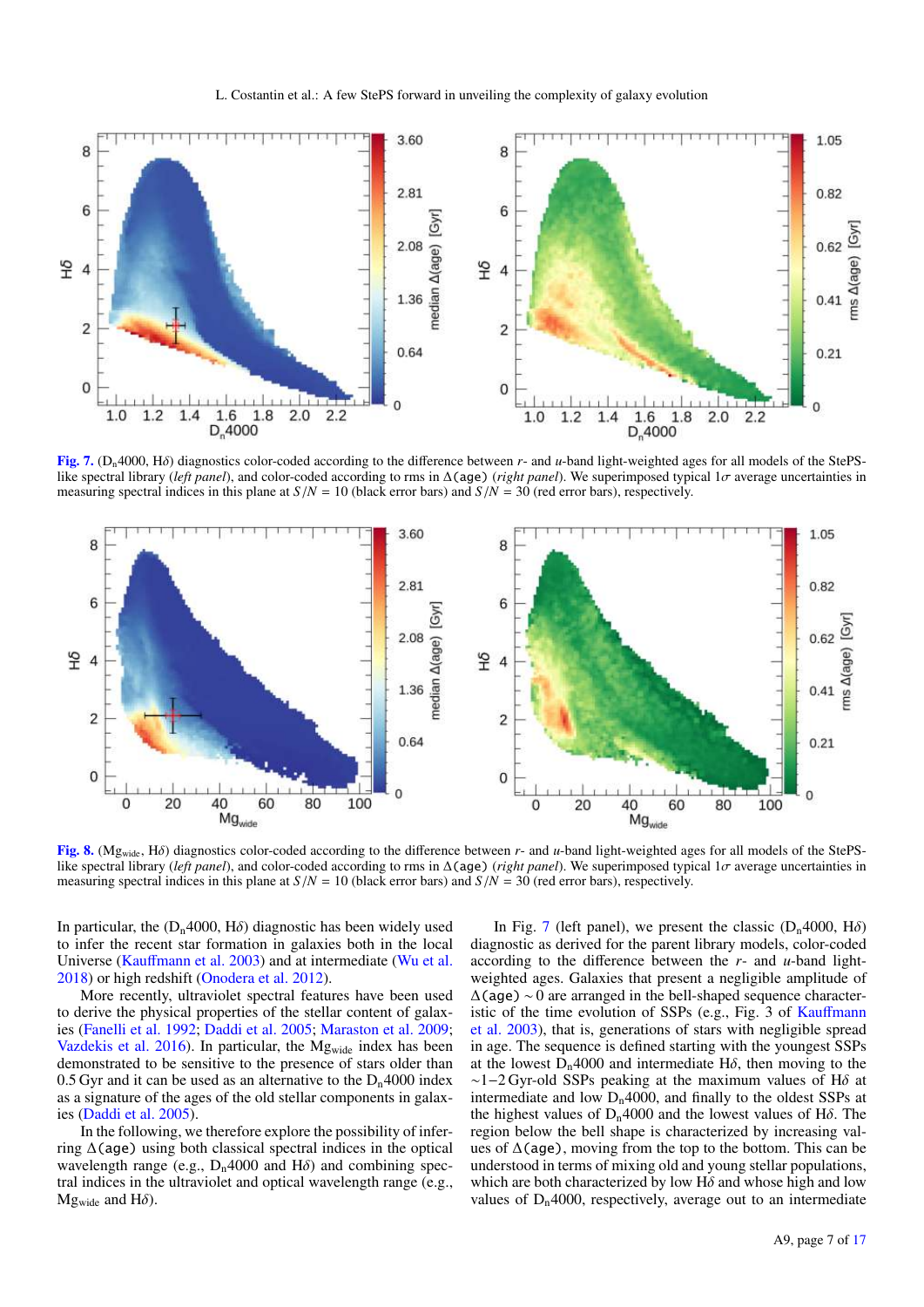value for the break. In particular, we note the extreme region of  $H\delta \leq 2.5$  and intermediate D<sub>n</sub>4000, which is characterized by  $\Delta$ (age) $\geq 2$  Gyr. Models with these properties are the result of a tiny fraction ( $\leq 0.1\%$ ) of young stars (age  $\leq 10^8$  yr) "frosted" on the top of a stellar population of several gigayears in age.

However, in order to fully appreciate the usefulness of such a plot as a tool to estimate ∆(age), we need to consider the intrinsic scatter of  $\Delta$ (age) in the same plane (Fig. [7,](#page-6-0) right panel), as well as the typical observational errors in measuring spectral indices (Fig. [7,](#page-6-0) left panel). The scatter reveals the intrinsic degeneracy between the values of the spectral indices and the physical quantity  $\Delta$ (age), and makes this diagnostic a less straightforward proxy for ∆(age), even if it ideally provides a relatively good characterization of the difference of light-weighted ages. Considering typical uncertainties on spectral indices, the overall picture inevitably blurs (see Fig. [7](#page-6-0) and Sect. [5.1\)](#page-9-1). This makes it almost impossible to infer a reliable value of ∆(age) using only the information provided by two spectral indices, especially in the region of the plane of higher  $\Delta$ (age) values.

Since the ultraviolet wavelength flux correlates well with the presence of young stellar populations, one may expect that moving to ultraviolet spectral indices may help to alleviate the intrinsic scatter shown in Fig. [7.](#page-6-0) Therefore, we explore in Fig. [8](#page-6-1) (left panel) the possibility of using the diagnostic plane ( $Mg_{\text{wide}}$ ).  $H\delta$ ) that takes advantage of the wide magnesium absorption feature in the bluer part of the spectrum, to trace the presence of recent events of star formation. This feature becomes available for galaxies at redshift  $z \geq 0.55$  in spectrographs whose coverage in wavelength starts at 3800 Å (as foreseen for WEAVE and 4MOST; see also Sect. [5.1\)](#page-9-1). As in Fig. [7](#page-6-0) (left panel), we can identify a continuum sequence followed by coeval stellar populations, from high values of the Mg<sub>wide</sub> index combined with low values of H $\delta$ , up to low values of Mg<sub>wide</sub> combined with high values of H $\delta$ . As in the classical diagram, we can identify a region where the  $Mg_{\text{wide}}$  index assumes values lower than 50, which indicate stellar populations younger than a few gigayears, and H $\delta$  values lower than 4–5, which reveal the presence of very young components (i.e., ages lower than 0.1 Gyr). The two indices in this region point toward the presence of stellar populations of different ages, and indeed they correspond to the region where <sup>∆</sup>(age) is larger than 0.4−0.5 Gyr on average. In our parent library, it appears that the use of ultraviolet indices in the new  $(Mg_{wide}, H\delta)$  diagnostic reduces the degree of intrinsic uncertainty in the transition region of ∆(age)  $\sim$  1 Gyr (see Fig. [8,](#page-6-1) right panel). On the other hand, as stated before and as shown in the following sections, since we have to consider the nonzero (and usually non-negligible, even at high S/N) uncertainties in measuring spectral indices, only by taking into account the whole spectral information and dealing with a Bayesian analysis is it possible to properly retrieve and constrain the  $\Delta$ (age) of galaxies.

# <span id="page-7-0"></span>**4. From models to simulated observations**

One of the main goals of this paper is to provide a realistic appraisal of the scientific opportunities created by data from new-generation wide-field spectrographs at four-meterclass telescopes: large samples of galaxy spectra of high resolution ( $R \sim 5000$ ), moderate quality ( $S/N \gtrsim 10 \text{ Å}^{-1}$ ), and wide wavelength coverage wavelength coverage.

In this context, StePS can be considered the forerunner of the new observations that these spectrographs will provide. It uses the WEAVE spectrograph on the WHT in its so-called Low-

A9, page 8 of [17](#page-16-19)

Resolution MOS mode ( $R \sim 5000$ , over the wavelength range of 3660–9590 Å) to study galaxy evolution out to  $z = 0.7$  for a sample of approximately 25 000 galaxies. Its target sample is selected using a simple magnitude criterion ( $I_{AB} \leq 20.5$  mag) coupled with a photometric (spectroscopic when available) redshift pre-selection ( $z_{phot} \geq 0.3$ ). The survey strategy foresees seven hours of observations for each target, split into 21 observing blocks of ~20 min each, enabling us to reach  $S/N \ge 10 \text{ Å}^{-1}$ in *I* band for most of the targets.

We simulate mock observed galaxy spectra using a typical StePS observational setup and the known parameters of the WEAVE spectrograph on the WHT (see also Jin et al., in prep. for a set of comprehensive simulations of the forthcoming WEAVE data), and use this sample to explore the physical information that can be extracted from it.

Even though we use StePS as the blueprint for our simulations, the flexibility of our method and analysis is such that it can be easily extended or modified to closely reproduce data from other upcoming facilities (e.g., 4MOST at VISTA or PFS at SUBARU, to mention similar projects in advanced stages of completion; [Takada et al.](#page-15-79) [2014\)](#page-15-79).

#### <span id="page-7-1"></span>4.1. StePS-like simulated observations: the ingredients

As already anticipated in Sect. [2.1,](#page-2-1) we make use of a representative, randomly chosen subsample of 12 500 rest-frame templates, stemming from the full parent library of 500 000 model spectra, to produce mock StePS-like observations, that is, spectra that closely mimic forthcoming WEAVE-StePS data. For each considered redshift  $(z = [0.3, 0.55, 0.7])$ , we make a selection of models from the chunk, which are required to have  $(i)$   $t_{obs}$  not exceeding the age of the Universe at that redshift, (ii)  $g$ -band effective attenuation  $A_g \equiv M_{g, \text{emerging}} - M_{g, \text{emitted}} < 2 \text{ mag},$  (iii) *r*-band light-weighted mean metallicity  $0.1 < Z/Z_{\odot} < 2$ . Both metallicity and attenuation values are appropriate for the typical mass range of galaxies observed in surveys with bright selection magnitude limit  $(I_{AB} < 20.5$  mag, see [Zahid et al.](#page-15-80) [2014\)](#page-15-80). With this selection, we obtain 4848 models at  $z = 0.3$ , 4300 models at  $z = 0.55$ , and 3967 models at  $z = 0.7$ , respectively. It is worth noting that this subsample library is fully representative of the comparison library, ensuring no bias in any physical property (in particular in SFHs), and is sufficient in size to enable an exploration of the whole parameter space of galaxy physical properties with statistically significant numbers.

Two ingredients are needed in order to reproduce mock StePS-like observations starting from these model spectra:

- (a)  $\text{RF}_{\lambda,obs}$ : the throughput of the combined atmospheric transmission, optics of the WHT and WEAVE spectrograph, including also the gaps due to the presence of inter-CCD spacing in both blue and red spectrograph arms;
- (b)  $N_{\lambda,obs}$ : the contribution to the noise for all our mock StePSlike spectra due to the expected Poisson noise from sky continuum background and the detector noise of WEAVE CCDs. The value of  $RF_{\lambda,obs}$  is obtained from [Dalton et al.](#page-15-81) [\(2016\)](#page-15-81) for the typical atmospheric transmission values and for combined WEAVE+WHT throughput. The sky Poisson noise is computed assuming a typical sky continuum spectrum as provided in ESO Exposure Time Calculators and a dark-sky surface brightness magnitude of *V* ~ 22.0 mag arcsec<sup>-2</sup>, which can be considered<br>typical for sky brightness of dark nights in La Palma (Benn & typical for sky brightness of dark nights in La Palma [\(Benn &](#page-15-82)

[Ellison](#page-15-82) [1998\)](#page-15-82). Using the function  $RF<sub>λ,obs</sub>$  described in (a) and the footprint on sky of the WEAVE fibers (1.3 arcsec as defined by diameter of fiber core), we obtain the expected sky background Poisson noise in counts  $px^{-1}$  on the CCDs (gain = 1). We highlight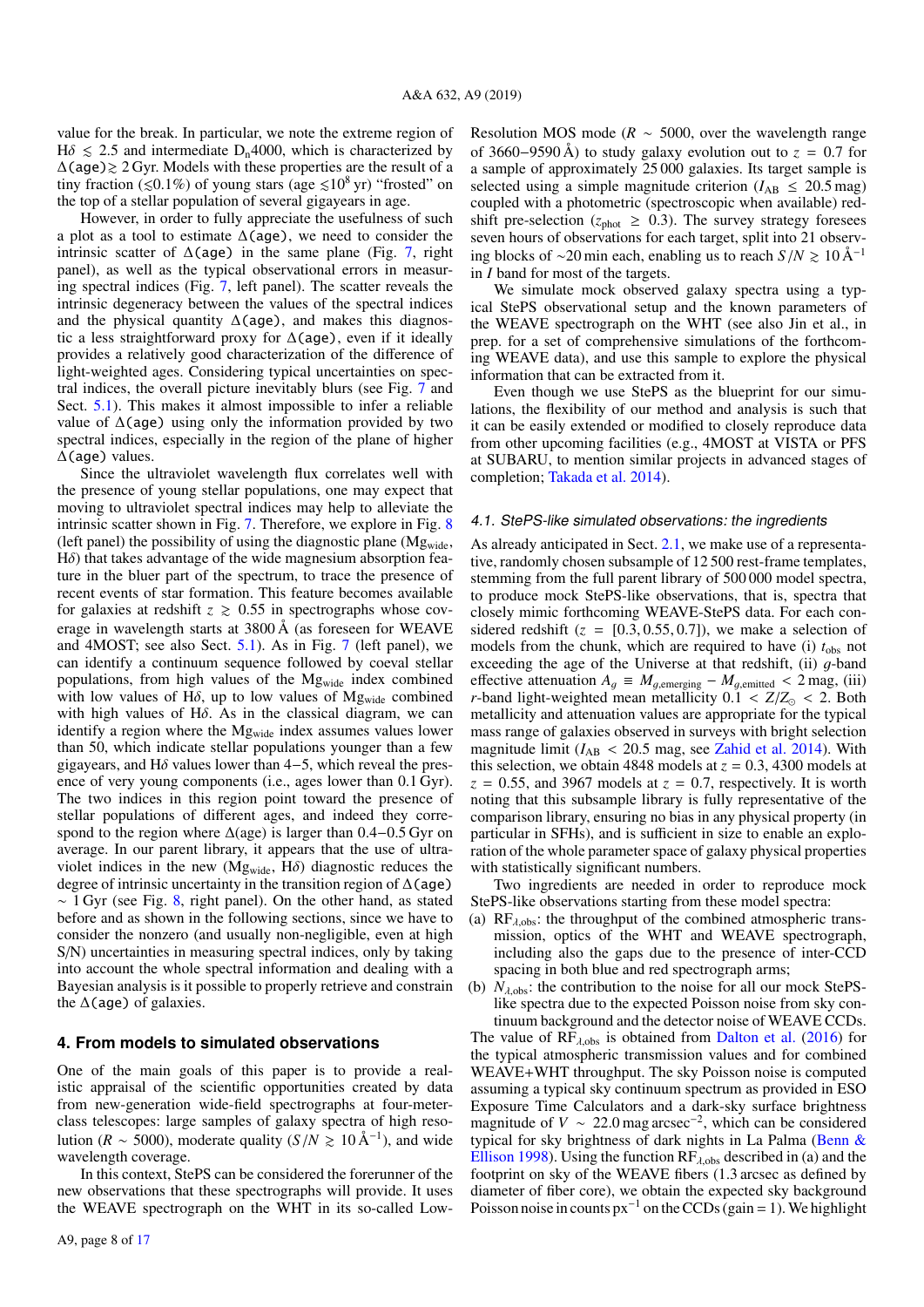

<span id="page-8-0"></span>**[Fig. 9.](https://dexter.edpsciences.org/applet.php?DOI=10.1051/0004-6361/201936550&pdf_id=9)** Example of a rest-frame template (red curve) and observed spectrum (black curve) that mimic the StePS observation of a galaxy at  $z = 0.55$ and  $S/N_{\text{Lobs}} = 10$ . The central rest-frame wavelengths of ultraviolet spectral indices are marked with blue solid lines, while those of optical spectral indices are marked with red solid lines. CN4170 and CN<sub>2</sub> features share similar positions (\*) in the plot. Gray vertical bands represent gaps in the WEAVE spectrograph. It is worth noting that FeII2402, BL2538, and TiO2 indices are outside the considered spectral range, while BL3580 and H $β$  features fall in the gap of the CCD at this particular redshift (dashed lines).

the fact that in our estimate of sky Poisson noise we neglect the contribution of sky emission lines, as the relatively high resolution used in StePS ( $R \sim 5000$ ) is such that the pixels affected by the presence of such lines can be easily masked in the analysis.

The contribution of the WEAVE detectors to noise is mainly due to read-out noise, which from WEAVE specifications [\(Dalton et al.](#page-15-81) [2016\)](#page-15-81) we assume to amount to ~2.5 e<sup>−</sup> px<sup>-1</sup>. We estimate its actual value in counts for our spectra by considering an exposure time of 21 × 20 min, ∼7 h, and a typical spatial diameter of a fiber on the CCDs of ∼4.5 px, corresponding to an expected integration window for profile-weighted extraction of approx  $1.5 \times FWHM$  px. We neglected the contribution of thermal noise due to dark current, as the exposure time for single observing blocks in StePS will be short (∼20 min) and Dark Current for WEAVE detectors is relatively low  $(\leq 0.1 e^{-h^{-1}})$ .<br>While the first ingredient RF<sub>1 ake</sub> is used to convert all

While the first ingredient,  $RF<sub>does</sub>$ , is used to convert all our model spectra fluxes to expected counts on the CCDs, thus defining (in arbitrary units) the shape of the spectra as observed, the second one,  $N_{\lambda,obs}$ , provides a realistic wavelength-dependent noise contribution in counts that is equal for all our sources. This noise is added in quadrature to the specific Poisson noise for each template to generate mock StePS-like observed spectra. Its value is used to anchor, depending on the desired S/N in *I*-band, the actual value of counts (and therefore the corresponding Poisson noise contribution) of the observed mock StePS-like spectra. These two ingredients are obviously specific to WEAVE+WHT, but can easily be changed to reproduce different spectrographs and telescopes characteristics.

#### <span id="page-8-1"></span>4.2. StePS-like simulated observations: the recipe

In this section we detail the procedure to move from our representative subsample of rest-frame templates to mock StePS-like observed spectra at three different redshifts  $z = [0.3, 0.55, 0.7]$ , and three  $S/N_{I,obs} = [10, 20, 30] \text{ Å}^{-1}$ . In sequence, we perform the following operations the following operations.

(1) Each model template  $\mathcal{T}_{\lambda}$  is redshifted to each of the three desired redshift values  $z = [0.3, 0.55, 0.7]$ , rebinned to the observed pixel size equal to  $1 \text{ Å}$ , and finally trimmed to fit the WEAVE spectral range, becoming  $\mathcal{T}_{\lambda,obs}$ .

- (2) Each template  $\mathcal{T}_{\lambda,obs}$  is then multiplied by the function  $RF_{\lambda}$ <sub>obs</sub>, in order to retrieve the correct shape, in arbitrary units, of observed counts on the CCDs, becoming  $\mathcal{T}_{\lambda,obs}$ [counts  $\AA^{-1}$ ].
- (3) For each template, we then compute the value  $S_{I,obs}$ , that is, the mean number of counts per  $Å^{-1}$  needed to get the desired *I*-band  $S/N_{I,obs} = [10, 20, 30]$ . We use the function  $N_{\lambda,obs}$ to derive  $N_{I,obs}$ , that is, the expected sky+CCD noise contribution in counts  $\mathring{A}^{-1}$  in *I*-band. For each  $S/N_{I,obs}$  defined above  $S_{I,obs}$  can then be simply obtained using the formula: above, *<sup>S</sup> <sup>I</sup>*,obs can then be simply obtained using the formula:

$$
S/N_{I,obs} = \frac{S_{I,obs}}{\sqrt{S_{I,obs} + N_{I,obs}^2}}.\tag{3}
$$

- (4) The value of  $S_{I,obs}$  is then used to normalize each template  $T_{\lambda,obs}$  [counts Å<sup>-1</sup>] to obtain spectra of  $S/N_{I,obs}$  = [10.20.30] [10, <sup>20</sup>, 30].
- (5) At each wavelength, we calculate the Poisson noise contribution in counts for each normalized template and add it in quadrature to the sky+CCD noise  $N_{\lambda,obs}$  contribution, to obtain the total noise budget  $N_{\lambda,obs}^{tot}$ .<br>Each normalized template  $\tau_{\lambda}$ , i
- (6) Each normalized template  $\mathcal{T}_{\lambda,obs}$  is perturbed with a noise contribution randomly generated from Gaussians of width equal to  $N_{\text{a,obs}}^{\text{tot}}$ , obtaining observed spectra  $S_{\text{a,obs}}$ .<br>We apply hack the sensitivity function to all spectral
- (7) We apply back the sensitivity function to all spectra  $S_{\lambda,obs}$ , obtaining the final spectra  $S_{\lambda,obs}$  back in flux units.

At the end of this procedure we then have, for each model template  $\mathcal{T}_{\lambda}$ , realistic mock StePS-like observed spectra  $\mathcal{S}_{\lambda,obs}$  that mimic StePS observations at the three redshifts for each of the three  $S/N_{I,obs}$  chosen (see Fig. [9,](#page-8-0) as an example).

The realism introduced by the wavelength dependence of  $S/N_{\lambda,obs}$  enables us to take into account in our simulations the difficulties of dealing with the variety of spectral types (including redder galaxies) and the reduced efficiency of the WEAVE+WHT system in going to bluer wavelengths. Our library of mock StePS-like observed spectra can assess, in a reliable fashion, what can be obtained from spectra of different *<sup>S</sup>*/*N<sup>I</sup>*,obs values and spectral types at different redshifts. However, we note that with our simulations we only reproduce the random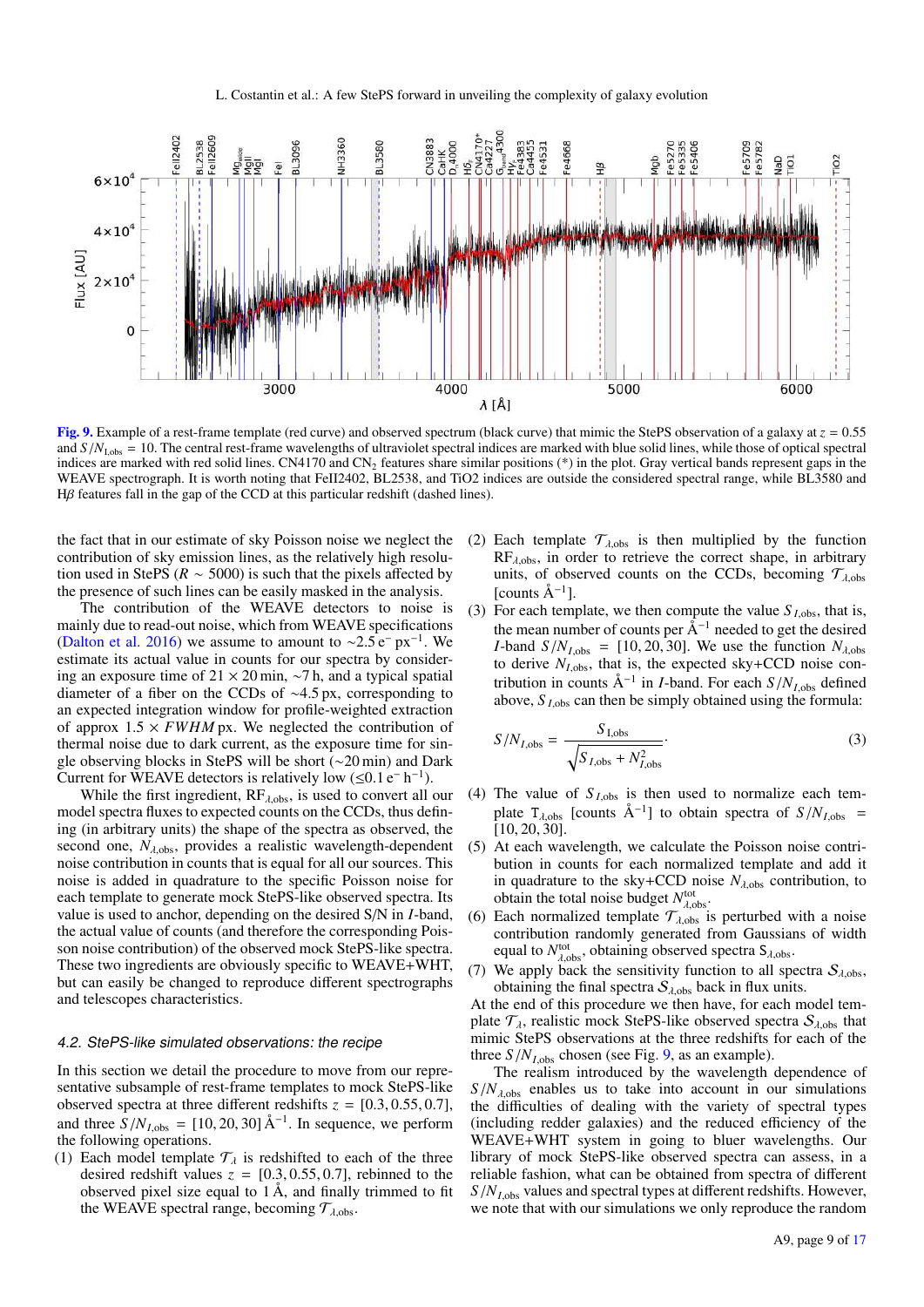

<span id="page-9-2"></span>**[Fig. 10.](https://dexter.edpsciences.org/applet.php?DOI=10.1051/0004-6361/201936550&pdf_id=10)** Median value of  $S/N_{\text{2200-3400}}^{\text{RF}}$  as a function of D<sub>n</sub>4000 at fixed  $z = 0.55$  Different colors correspond to  $S/N_{\text{max}} = 10$  (red diamonds)  $z = 0.55$ . Different colors correspond to  $S/N_{I,obs} = 10$  (red diamonds),  $S/N_{I,1} = 20$  (orange diamonds) and  $S/N_{I,1} = 30$  (blue diamonds)  $S/N_{I,obs} = 20$  (orange diamonds), and  $S/N_{I,obs} = 30$  (blue diamonds).

uncertainties due to the noise in the spectra, while we do not include any subdominant systematic errors that might be present in the observed data (e.g., sky subtraction, flux calibration).

To quantify our capability to retrieve ultraviolet indices in observed spectra, in Fig. [10](#page-9-2) we analyze  $S/N_{3200-3400}^{\text{RF}}$ , that is the trend of *S/N* as directly measured from mock observed spectra trend of S/N as directly measured from mock observed spectra in the rest-frame window 3200−3400 Å as a function of different  $D_n4000$  values for three values of  $S/N_{I,obs} = [10, 20, 30]$  at fixed redshift  $z = 0.55$ . Our ability to measure ultraviolet indices strongly depends not only on the *<sup>S</sup>*/*N<sup>I</sup>*,obs value, but also on the spectral type of the galaxies as identified by  $D_n4000$  values. In particular, for  $D_n4000 < 1.5$ , the S/N in the blue region of the spectra increases significantly, thus increasing the reliability of the analysis based on ultraviolet indices. This trend does not change when moving to redshifts  $z = 0.3$  and  $z = 0.7$ .

## <span id="page-9-0"></span>**5. Stellar population analysis**

As we discuss in Sect. [3,](#page-5-0) a simple index-versus-index plane, even when including ultraviolet indices, cannot fully capture the complexity that is beyond the median value of ∆(age) corresponding to a specific position in such a plane. The large scatter of possible ∆(age) values and the typical uncertainties associated with measured spectral indices in the positions where the presence of differences in stellar ages becomes appreciable make it very difficult to apply such diagnostic tools to individual galaxies (see Figs.  $7$  and  $8$ ).

In this section we show how the ability to resolve the key absorption-line indices both in the ultraviolet and optical wavelength ranges enables us, when adopting a full Bayesian approach, to reliably obtain the value of age*<sup>r</sup>* , age*u*, and ∆(age). It is worth noting that the power of a full Bayesian analysis relies on the ability to retrieve for each individual galaxy the full PDF of any physical parameter chosen, while providing a good representation of the overall uncertainties. The analysis is performed at all redshifts and *<sup>S</sup>*/*N<sup>I</sup>*,obs defined in the previous section. However, we provide representative results obtained at  $z = 0.55$ , the median redshift for StePS.

#### <span id="page-9-1"></span>5.1. Spectral indices

We measure all spectral indices that can be observed in the WEAVE spectral range corresponding to each chosen redshift  $z = [0.3, 0.55, 0.7]$ , as listed in Table [1.](#page-9-3) Indices defined for

<span id="page-9-3"></span>Table 1. Ultraviolet and optical spectral indices.

| UV index<br>(1) | Z.<br>(2) | Ref.<br>(3) | Opt. index<br>(1)            | Z.<br>(2) | Ref.<br>(3) |
|-----------------|-----------|-------------|------------------------------|-----------|-------------|
| FeII2402        | >0.66     | a           | $D_n4000$                    | All       | $\ddot{c}$  |
| <b>BL2538</b>   | >0.56     | a           | CN4170                       | A11       | d           |
| FeII2609        | >0.48     | a           | ${ {\rm H}{\delta}_{\rm F}}$ | All       | d           |
| MgII            | >0.38     | a           | Ca4227                       | All       | d           |
| MgI             | >0.35     | a           | $H\gamma_F$                  | All       | d           |
| $Mg_{wide}$     | >0.54     | a           | $Gband$ 4300                 | All       | d           |
| FeI             | >0.31     | a           | Fe4383                       | A11       | d           |
| <b>BL3096</b>   | >0.25     | a           | Ca4455                       | All       | d           |
| NH3360          | >0.14     | a           | Fe4531                       | A11       | d           |
| <b>BL3580</b>   | >0.09     | a           | Fe4668                       | All       | d           |
| CN3883          | >0.01     | a           | $H\beta$                     | All       | d           |
| CaHK            | All       | b           | Fe5015                       | All       | d           |
|                 |           |             | Mgb                          | A11       | d           |
|                 |           |             | Fe5270                       | < 0.79    | d           |
|                 |           |             | Fe5335                       | < 0.77    | d           |
|                 |           |             | Fe5406                       | < 0.75    | d           |
|                 |           |             | Fe5709                       | < 0.66    | d           |
|                 |           |             | Fe5782                       | < 0.63    | d           |
|                 |           |             | <b>NaD</b>                   | < 0.60    | d           |
|                 |           |             | TiO1                         | < 0.56    | d           |
|                 |           |             | TiO <sub>2</sub>             | < 0.48    | d           |

Notes. (1) index name; (2) redshift range in which the index is within the spectral range of the WEAVE spectrograph ( $z_{\text{max}} = 0.8$ ). References. (a) [Fanelli et al.](#page-15-76) [\(1992\)](#page-15-76), (b) [Serven et al.](#page-15-83) [\(2005\)](#page-15-83), (c) [Balogh](#page-15-84) [et al.](#page-15-84) [\(1999\)](#page-15-84), (d) [Worthey et al.](#page-15-85) [\(1994\)](#page-15-85).

band-pass wavelength greater than 4000 Å are considered optical indices, while those defined for band-pass wavelengths lower than 4000 Å are considered ultraviolet ones. An example of measured indices for an observed spectrum at  $z = 0.55$  is shown in Fig. [9.](#page-8-0)

In order to estimate observational errors associated with each index, we generate 1000 random realizations of noise contribution for each template  $\mathcal{T}_{\lambda,obs}$ , at each considered  $S/N_{I,obs}$  and redshift. We then measure all spectral indices for each realization and evaluate the systematic  $\sigma_{syst}$  and statistical  $\sigma_{stat}$ observational errors as the mean and standard deviation of the relative difference between true and measured values. To realistically estimate uncertainties on the  $D_n4000$  spectral index, whose window of estimate is relatively wide, we included a generous extra term (∼5%) to the error budget to account for the uncertainty expected on the spectrophotometric calibration. In Fig. [11](#page-10-1) we show the systematic deviation between true and observed values of three indices, namely,  $Mg_{wide}$ ,  $D_n4000$ , and  $H\delta$ , for observed spectra with  $S/N_{I,obs} = 10$ : even in the lowest bin of  $S/N_{I,obs}$ , there are no systematic errors in retrieving the true value of measured indices, confirming the good accuracy of our estimates.

In order to evaluate the actual contribution of each index in retrieving light-weighted ages in different bands, we calculate their resolving power  $log(\delta_i/\sigma_i)$ , as defined in Gallazzi et al. (2005) In this definition  $\sigma_i$  is the statistical obser-[Gallazzi et al.](#page-15-49) [\(2005\)](#page-15-49). In this definition,  $\sigma_i$  is the statistical observational uncertainty associated to a particular index ( $\sigma_i = \sigma_{\text{max}}$ ) vational uncertainty associated to a particular index ( $\sigma_i = \sigma_{\text{stat}}$ , where *i* runs on different indices), while  $\delta_i$  (with *i* running on different indices) is the dynamical range of each index, which corresponds to the 5−95% percentile range of the distribution of index strengths for all observed galaxies at a given redshift. A resolving power of zero or less indicates that the measurement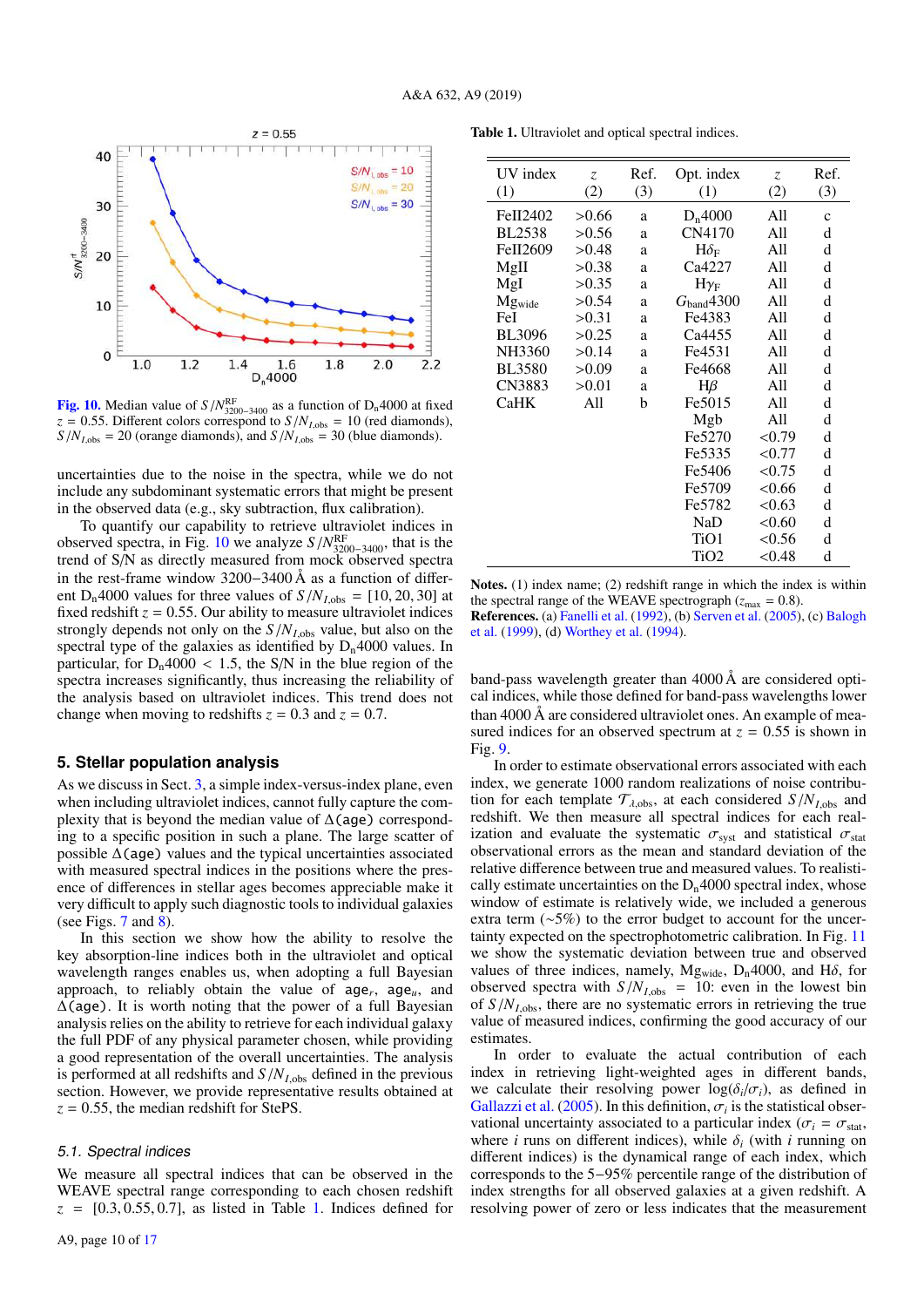

<span id="page-10-1"></span>**[Fig. 11.](https://dexter.edpsciences.org/applet.php?DOI=10.1051/0004-6361/201936550&pdf_id=11)** Distribution of systematic errors at  $z = 0.55$  and  $S/N_{I,obs} = 10$ for  $D_n4000$ , H $\delta$ , and Mg<sub>wide</sub>, respectively. The red dotted line corresponds to the median value of each distribution. For reference, a solid black line shows a Gaussian distribution with unit standard deviation.

error is such that the index is broadly consistent with the full range of models, meaning that little or no information is provided. On the contrary,  $log(\delta_i/\sigma_i) \gg 0$  implies that we are able to locate the value of the index very precisely within its allowed range, and therefore we can obtain significant information. To ensure a more refined characterization of the resolving power of each spectral index measurement, for indices other than  $D_n4000$ , we consider the dynamical range  $\delta_i$  at a fixed value of  $D_n4000$ equal to that of the galaxy, whereby  $D_n4000$  is used as a proxy of galaxy spectral type. Thus, we calculate a resolving power  $log(\delta_i/\sigma_i)$  that depends on the spectral type of observed galax-<br>ies In Fig. 12 we show the resolving power of three indices ies. In Fig. [12](#page-10-2) we show the resolving power of three indices, namely,  $Mg_{wide}$ ,  $D_n4000$ , and  $H\delta$ , for observed spectra with  $S/N_{I,obs} = 10$  and  $S/N_{I,obs} = 30$ , while an example of the actual dynamical range of H $\delta$  ( $\delta$ <sub>H $\delta$ </sub>) as a function of D<sub>n</sub>4000 can be obtained from Fig. [7,](#page-6-0) where clearly the dynamical range for  $H\delta$ is large ( $\delta_{H\delta} \sim [2, 8]$ ) at lower values of D<sub>n</sub>4000, and smaller ( $\delta_{H\delta} \sim [0, 1]$ ) at higher values of D<sub>n</sub>4000.

As expected, the resolving power of different spectral indices has an important dependence on the galaxy spectral type. Moreover, since red (blue) galaxies have a lower (higher)  $S/N_{3200-3400}^{\text{RF}}$ , taking this dependence into account is the only way to robustly estimate the actual contribution of each meaway to robustly estimate the actual contribution of each measured index to our Bayesian analysis, particularly in the bluer region of the spectrum.

The expected performances of StePS are remarkable, as even at the lowest  $S/N_{I,obs}$  the bluer indices are retrieved with a precision that delivers a resolving power  $log(\delta_i/\sigma_i) > 0$  for most galaxies. In Fig.  $12$  this is shown for the index  $Mg_{\text{wide}}$ , where  $log(\delta_{Mg_{\text{wide}}}/\sigma_{Mg_{\text{wide}}}) > 0$  in approximately 70% of the realizations even at  $S/N_{I,obs} \sim 10$ . This percentage increases to almost 100% at higher values of  $S/N_{I,obs}$ . The same trend roughly holds for most of the ultraviolet indices explored.

## <span id="page-10-0"></span>5.2. Bayesian inference

Bayesian statistics provides a powerful framework for inferring the intrinsic properties of galaxies. As a consequence of Bayes' theorem, the probability that a certain physical parameter Θ is described by observed data  $\theta$  is given by the posterior PDF:

$$
p(\Theta|\theta) = \frac{p(\Theta) p(\theta|\Theta)}{p(\theta)},
$$
\n(4)

where  $p(\Theta)$  is the prior distribution on  $\Theta$ ,  $p(\theta|\Theta)$  is the likelihood function, and  $p(\theta)$  is a normalization factor independent of the assumed model. Our application of the Bayesian approach relies



<span id="page-10-2"></span>[Fig. 12.](https://dexter.edpsciences.org/applet.php?DOI=10.1051/0004-6361/201936550&pdf_id=12) Distribution of the resolving power  $\log(\delta_i/\sigma_i)$  at  $z = 0.55$  for <sup>D</sup>n4000, Hδ, and Mgwide, respectively. Red histograms correspond to  $S/N_{I,obs} = 10$ , while blue histograms stand for  $S/N_{I,obs} = 30$ . The red dotted line separates the region where  $log(\delta_i/\sigma_i) < 0$  (in gray) from the one where  $log(\delta_i/\sigma_i) > 0$  (in white).

on the comparison between a set of observable quantities consistently measured in the data (real or mock) and those provided by the models of the reference library (see Sect. [2.1\)](#page-2-1). In order to keep our mock data and the reference library fully independent, the latter is selected from the complement to the chunk in the parent library. We exclude from the reference library those models that have  $t_{obs}$  exceeding the age of the Universe at the considered redshift by more than 1 Gyr. We allow this buffer of unphysical ages (older than the age of the Universe at the redshift considered) in order to avoid skewing the PDF of age values by cutting the old wing.

Assuming errors normally distributed with a known correlation matrix, the likelihood is proportional to the chi-square statistic

$$
\chi^2(\theta) = \sum_{i=1}^N \left( \frac{I_i^{\text{obs}} - I_i^{\text{mod}}}{\sigma_i} \right)^2, \tag{5}
$$

where *i* runs over all observed spectral indices,  $I_i^{\text{obs}}$  and  $I_i^{\text{mod}}$  are the values of *i*th spectral index in the observed and model spectra, respectively, and  $\sigma_i$  is the observational error of *i*th spectral index computed as described in Sect 5.1. Thus the likelihood index, computed as described in Sect. [5.1.](#page-9-1) Thus, the likelihood of a given set of observed spectral indices  $\theta$  being described by a spectrum with intrinsic properties  $\Theta$  is given by

$$
p(\theta|\Theta) \propto e^{-\chi(\theta)/2}.\tag{6}
$$

The Bayesian approach allows us to marginalize over different parameters, focusing on relevant physical quantities instead of the complex SFH of each galaxy (Kauff[mann et al.](#page-15-20) [2003;](#page-15-20) [Gallazzi et al.](#page-15-49) [2005;](#page-15-49) [Zibetti et al.](#page-15-27) [2017\)](#page-15-27). The PDF of each parameter is obtained by the distribution of the likelihood of all the models in the reference spectral library in that parameter space. We focus on the PDFs of three physical quantities:

- age*<sup>r</sup>* , i.e., *r*-band light-weighted age;
- age*u*, i.e., *u*-band light-weighted age;
- ∆(age) = age*<sup>r</sup>* age*u*.

The fiducial value of each parameter is estimated as the marginalized median value of the PDF, while errors  $\sigma_{obs}$  are evaluated as half of the 68 per cent confidence interval, which corresponds to the 16–84 per cent percentile range of the PDF, and is equivalent to  $\pm 1\sigma$  for a Gaussian distribution.

# 5.2.1. Results: estimates of age*<sup>r</sup>* and age*<sup>u</sup>*

We use the method described in Sect. [5.2](#page-10-0) to retrieve the PDF of age*<sup>r</sup>* and age*<sup>u</sup>* of our mock observed galaxies and explore the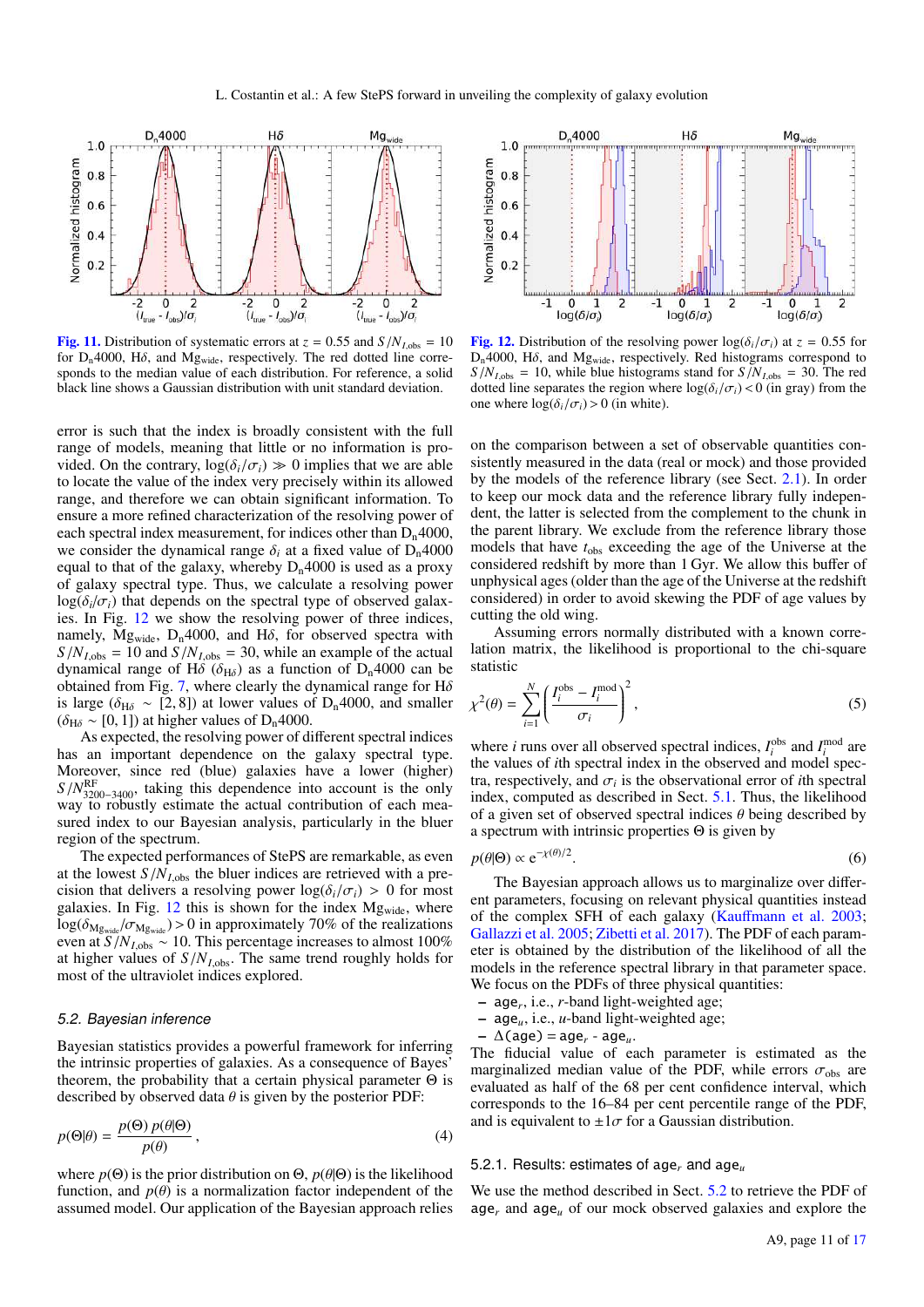

<span id="page-11-1"></span>[Fig. 13.](https://dexter.edpsciences.org/applet.php?DOI=10.1051/0004-6361/201936550&pdf_id=13) Examples of PDFs of age<sub>r</sub> of observed galaxies at  $z = 0.55$ ; different values of  $D_n4000 = [1.1, 1.3, 1.5]$  (*from left to right*), and  $S/N_{I,obs} = 10$  (*upper panels*) and  $S/N_{I,obs} = 30$  (*bottom panels*) are shown. Probability density functions are retrieved using only optical indices (red distributions) and both ultraviolet and optical indices (blue distributions). The blue shaded region represents the confidence interval corresponding to the 16–84 per cent percentile range of the PDF. The solid green line corresponds to the true value of  $age_r = 4.31 Gyr$ , age<sub>r</sub> =  $4.\overline{44}$  Gyr, and age<sub>r</sub> =  $3.94$  Gyr, respectively; the dashed vertical red (blue) line indicates the median value of the corresponding distribution.

role of ultraviolet indices in helping to constrain light-weighted ages at different values of *<sup>S</sup>*/*N<sup>I</sup>*,obs.

For illustration, we show in Figs. [13](#page-11-1) and [14](#page-11-2) how the PDFs of age*<sup>r</sup>* and age*<sup>u</sup>* vary when using only optical or when using all available indices. We choose as examples three galaxies with different spectral types as parametrized by their value of  $D_n4000 \approx [1.1, 1.3, 1.5]$  and two  $S/N_{I,obs} = [10, 30]$ . There is a clear improvement in constraining age*<sup>u</sup>* using ultraviolet indices, while their roles are almost negligible in constraining age*<sup>r</sup>* .

Obviously the value of  $S/N_{I,obs}$  always plays a role, with expected parrowing of the PDF width around the true value an expected narrowing of the PDF width around the true value as  $S/N_{I,obs}$  increases. However, and more interestingly, there is a noticeable difference as a function galaxy spectral type. For values of  $D_n4000 \ge 1.5$ , there is no improvement in constraining age*<sup>u</sup>* or age*<sup>r</sup>* by adding the information that comes from the bluer region of the spectrum. This result holds at both values of *<sup>S</sup>*/*N<sup>I</sup>*,obs considered, hinting at the physical interpretation that when a galaxy is truly old, the information provided by the ultraviolet and optical indices coincides. On the contrary, for values of  $D_n4000 \le 1.5$  and even at  $S/N_{Lobs} = 10$ , the role of ultraviolet indices in increasing our ability to constrain  $age<sub>u</sub>$  is relatively clear. Their use helps in retrieving the true value and in reducing the uncertainty in the measurement. Even at  $S/N_{I,obs}$  = 30, the use of optical indices alone cannot compete with the gain of information introduced by the bluer part of the spectrum (see middle panels in Fig. [14,](#page-11-2) as an example).

Moving to the general picture, in Figs. [15](#page-12-0) and [16](#page-12-1) we show the systematic relative deviations between true and measured values of age*<sup>r</sup>* and age*<sup>u</sup>* (using all available spectral indices) as a function of  $D_n4000$  values, respectively. Each point on these plots is color-coded according to the errors  $\sigma_{obs}$  as obtained from the PDF distribution. We find no significant systematic deviations



<span id="page-11-2"></span>[Fig. 14.](https://dexter.edpsciences.org/applet.php?DOI=10.1051/0004-6361/201936550&pdf_id=14) As in Fig. [13,](#page-11-1) but for age*u*. The solid green line corresponds to the true value of  $age_u = 0.87 \text{ Gyr}$ ,  $age_u = 2.74 \text{ Gyr}$ , and  $age_u =$ <sup>3</sup>.92 Gyr, respectively; the dashed vertical red (blue) line indicates to the median value of the corresponding distribution.

between true and measured values, as the median value of the distribution is consistent with zero.

We observe a clear trend in increasing  $\sigma_{obs}$  as a function of increasing  $D_n4000$  values, both for age<sub>r</sub> and age<sub>u</sub> values. The trend is more obvious at  $S/N_{I,obs}$  = 10, but persists as  $S/N_{I,obs}$  increases, even as the actual typical values reached by  $\sigma_{obs}$  decrease. This is not surprising as the spectral evolution proceeds more slowly as a stellar population ages (i.e., for larger values of  $D_n4000$ , so that at older ages it takes larger absolute age differences to produce the same variation in observable quantities than at younger ages. In general, the relative (fractional) precision of age determination remains roughly constant with age. In fact, we find that  $\sigma_{obs}/age_{r,u}$  is ~20%, ~15%, and ~10% for  $S/N_{I,obs} = [10, 20, 30]$  over the full age range, respectively.

## <span id="page-11-0"></span>5.2.2. Results: ∆(age)

In this section we move to estimate the quantity  $\Delta$ (age) for our observed galaxies using the method described in Sect. [5.2.](#page-10-0) The value of this physical parameter is directly computed for each model in the library and its full PDF is estimated from the Bayesian analysis<sup>[1](#page-11-3)</sup>.

In Fig. [17](#page-12-2) we plot the PDF of  $\Delta$ (age), calculated by means of either only optical or all available indices at different  $S/N_{I,obs}$  = [10,30] and various values of D<sub>n</sub>4000  $\approx$  $[1.1, 1.3, 1.5]$ . Similarly to  $age_u$ , the role of ultraviolet indices in improving the retrieval of the true value of  $\Delta$ (age) is significant, both in the accuracy and the precision of the estimate. At higher  $D_n4000$  values,  $\Delta$ (age) is intrinsically lower, and equally constrained using only optical or all indices available; however, the complexity of SFHs at lower  $D_n4000$  values results in differences between *u*- and *r*-band light-weighted ages, which are actually more accurately defined using bluer indices. More importantly, the use of ultraviolet indices reduces the ambiguity of the peak at  $\Delta$ (age)  $\simeq$  0, which is present when only

<span id="page-11-3"></span>That is, we do not estimate  $\Delta$ (age) from the difference of the fiducial estimates of age<sub>r</sub> and age<sub>*u*</sub>, but we treat  $\Delta$ (age) as a proper physical parameter in the models.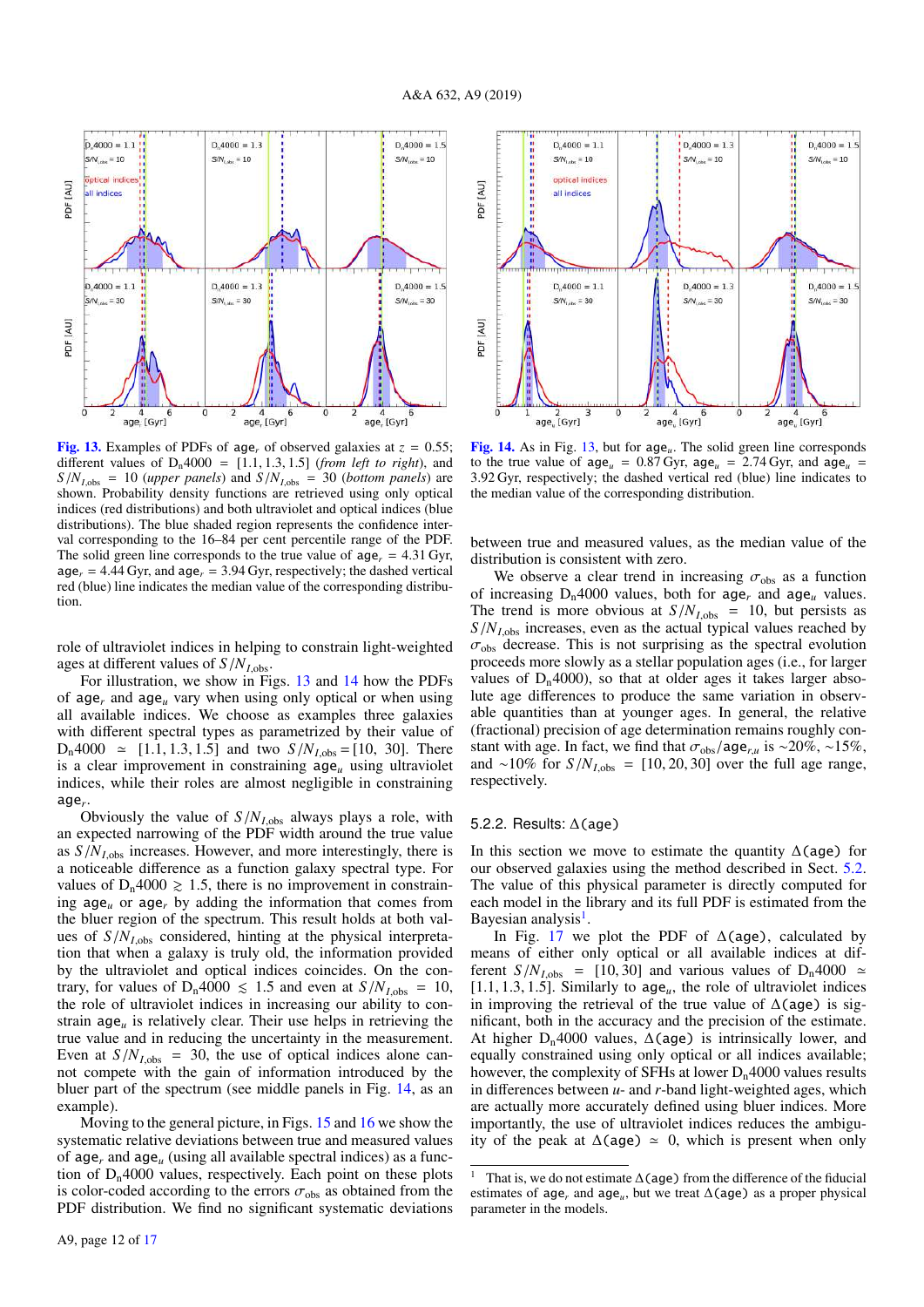L. Costantin et al.: A few StePS forward in unveiling the complexity of galaxy evolution



<span id="page-12-0"></span>[Fig. 15.](https://dexter.edpsciences.org/applet.php?DOI=10.1051/0004-6361/201936550&pdf_id=15) Difference between observed and true value of age<sub>r</sub> (weighted on true values) as a function of D<sub>n</sub>4000, color-coded according to the observed errors retrieved from PDFs. Galaxies are observed at *<sup>z</sup>* <sup>=</sup> <sup>0</sup>.55 and *<sup>S</sup>*/*N<sup>I</sup>*,obs <sup>=</sup> [10, 20, 30] (*from left to right*). The black horizontal dashed line corresponds to the median value of the distribution.



<span id="page-12-1"></span>[Fig. 16.](https://dexter.edpsciences.org/applet.php?DOI=10.1051/0004-6361/201936550&pdf_id=16) As in Fig. [15,](#page-12-0) but for age*u*.



<span id="page-12-2"></span>[Fig. 17.](https://dexter.edpsciences.org/applet.php?DOI=10.1051/0004-6361/201936550&pdf_id=17) As in Fig. [13,](#page-11-1) but for  $\Delta$ (age). The solid green line corresponds to the true value of  $\Delta$ (age) = 3.45 Gyr,  $\Delta$ (age) = 1.70 Gyr, and  $\Delta$ (age) = 0.02 Gyr, respectively.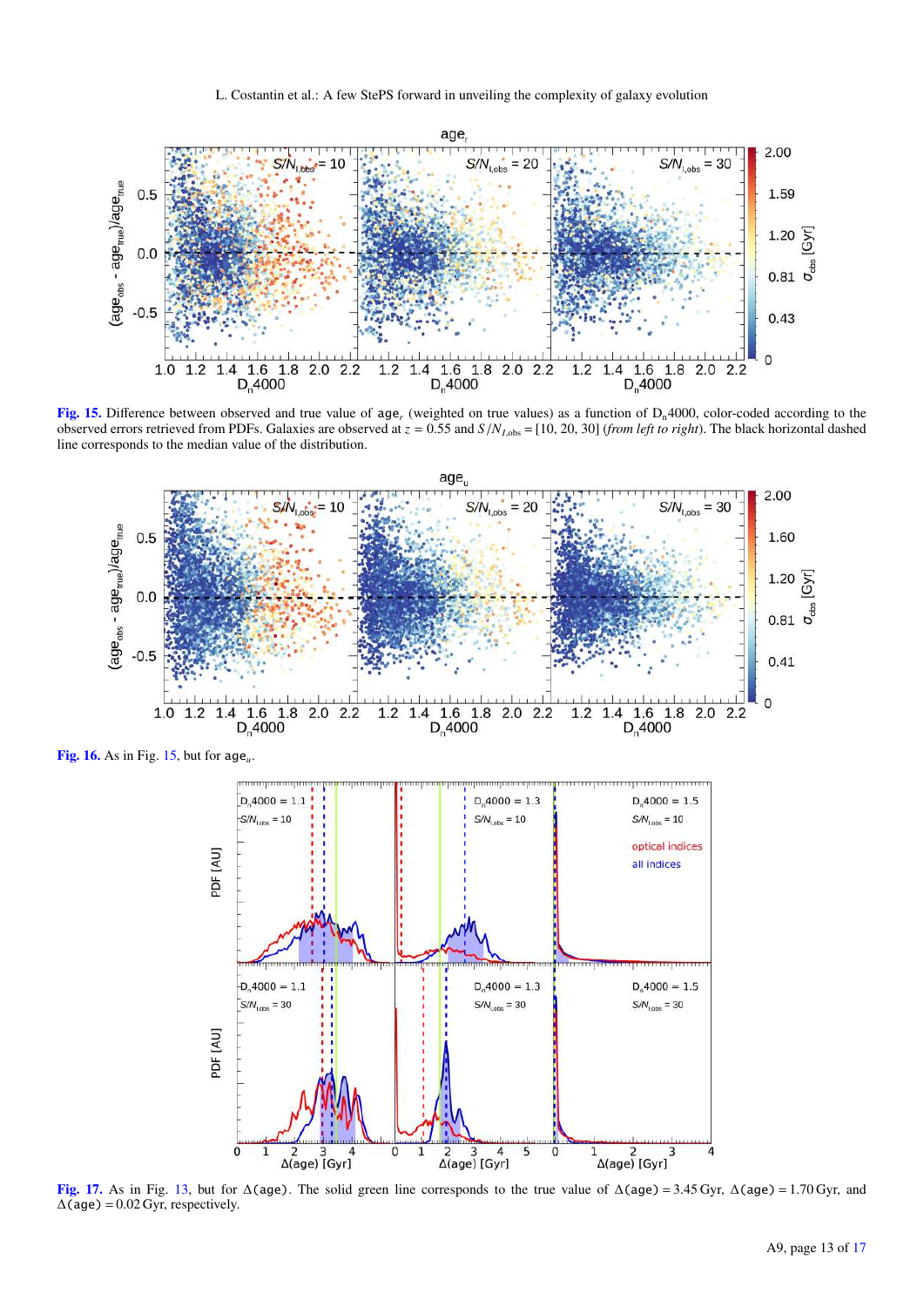

<span id="page-13-0"></span>[Fig. 18.](https://dexter.edpsciences.org/applet.php?DOI=10.1051/0004-6361/201936550&pdf_id=18) Difference between observed and true value of ∆(age) as a function of Dn4000, color-coded according to the observed errors retrieved from PDFs. Galaxies are observed at  $z = 0.55$  and  $S/N_{I \text{ obs}} = [10, 20, 30]$  (*from left to right*). The black horizontal dashed line corresponds to median value of the distribution.



<span id="page-13-1"></span>[Fig. 19.](https://dexter.edpsciences.org/applet.php?DOI=10.1051/0004-6361/201936550&pdf_id=19) Difference between observed and true values of ∆(age) as a function of ∆(age)<sub>obs</sub>, color-coded according to the observed errors retrieved from PDFs. Galaxies are observed at  $z = 0.55$  and  $S/N_{Lobs} = [10, 20, 30]$  (from left to right). The black horizontal dashed line corresponds to the median value of  $\Delta$ (age)<sub>obs</sub> −  $\Delta$ (age)<sub>true</sub>, while the black solid line represents the trend of observed errors at various values of  $\Delta$ (age)<sub>obs</sub>. The gray shaded area represents the region compatible with  $\Delta$ (age)<sub>obs</sub> = 0.

optical indices are used (see e.g., middle panels in Fig. [17\)](#page-12-2). Indeed, the information present in the bluer part of the spectrum allows us to prove the coexistence within the galaxy of a younger and older stellar population, information that would be irretrievable when looking only at redder wavelengths [\(Vazdekis et al.](#page-15-45) [2016\)](#page-15-45).

In Fig. [18](#page-13-0) we show our ability to recover the true value of  $\Delta$ (age) as a function of D<sub>n</sub>4000 at *S*/*N*<sub>*I*,obs</sub> = [10, 20, 30]. Each point on this plot is color-coded according to  $\sigma_{obs}$  as obtained from the PDF. The systematic error in recovered  $\Delta$ (age) values is negligible even at the lower  $S/N_{I,obs}$ . Furthermore, the scatter around the true value of  $\Delta$ (age) is higher at lower D<sub>n</sub>4000 values and decreases at higher *<sup>S</sup>*/*N<sup>I</sup>*,obs. A similar trend holds for the value of  $\sigma_{obs}$ . It is worth noting that if  $D_n4000 > 1.5$ , where the expected values of ∆(age) are intrinsically low, the ability of our methodology to retrieve the true value with small uncertainties is remarkable. On the other hand, the higher observational uncertainties  $\sigma_{obs}$  at  $D_n4000 < 1.5$  are associated with the fact that this spectral feature is not an unambiguous indicator for  $\Delta$ (age). In the region where D<sub>n</sub>4000 < 1.5, there are

galaxies whose intrinsic  $\Delta$ (age) values may be relatively large. The presence of higher scatter and higher observational errors is therefore the consequence of having galaxies whose PDFs are centered on intrinsically higher values of ∆(age) with broader PDFs. This is confirmed by plotting in Fig. [19](#page-13-1) the absolute difference between observed and true values of ∆(age) as a function of the observed value of ∆(age), again color-coded as in Fig. [18.](#page-13-0) In this plot, higher values of ∆(age) have higher observational errors (i.e., broader PDFs). When *<sup>S</sup>*/*N<sup>I</sup>*,obs increases, the precision in the determination of ∆(age) increases (i.e., lower observational errors), as well as its accuracy (i.e., lower scatter around zero). However, even at lower  $S/N_{I,obs}$  the information provided by the Bayesian analysis outperforms the coarse inference that classical diagnostics such as those discussed in Sect. [3](#page-5-0) can provide.

Figure [19](#page-13-1) clearly shows that, irrespective of  $D_n4000$  values, if the expected values of  $\Delta$ (age) are intrinsically low, the ability to retrieve the true value with small uncertainties is remarkable  $(\sigma_{obs} \sim 0.1 \text{ Gyr})$ . This means that even at  $S/N_{I,obs} = 10$  we are able not only to detect significant differences of ∆(age) values,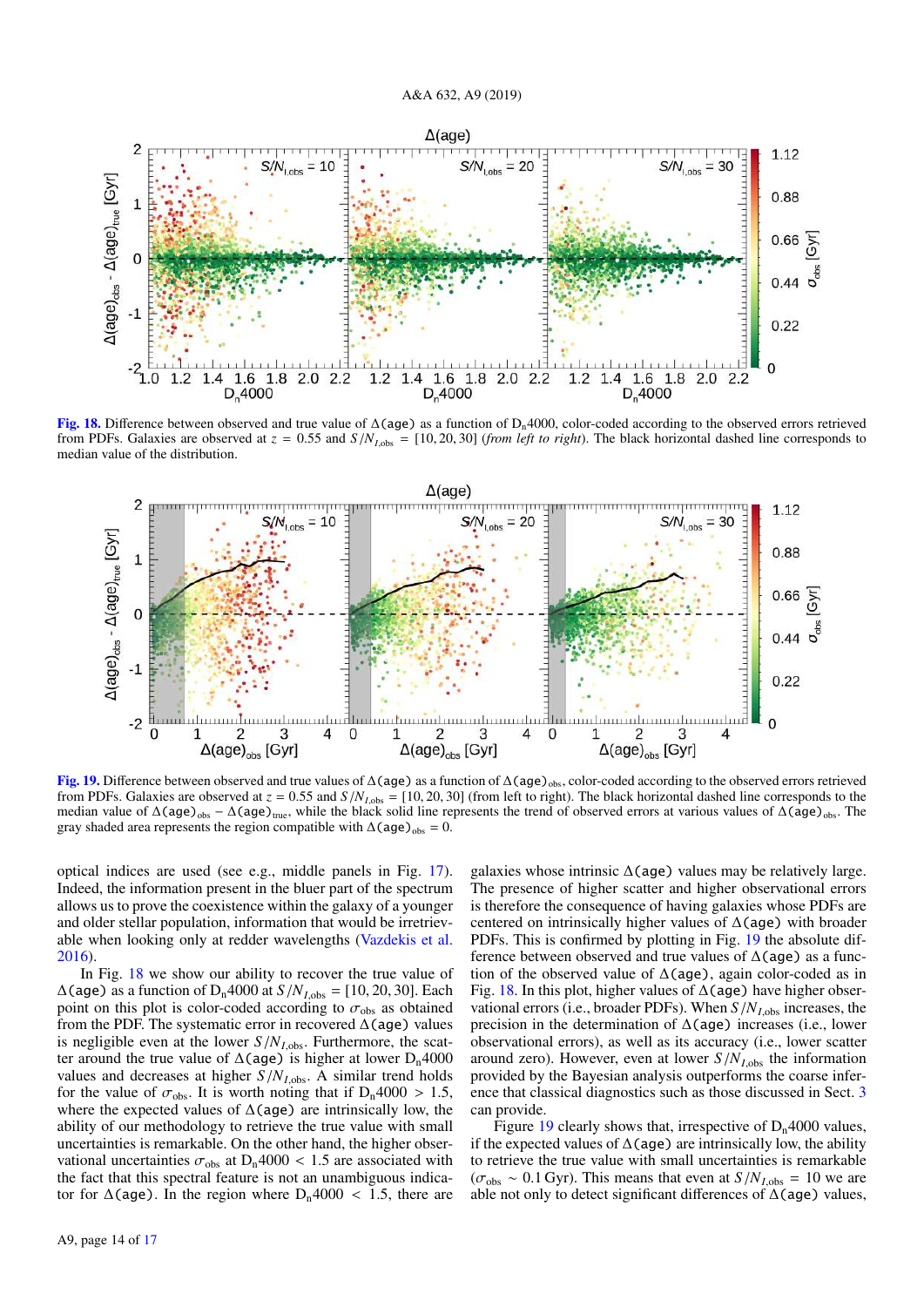but also to assert with reliable accuracy when  $\Delta$ (age) is consistent with zero.

The importance of  $\Delta$ (age) as a proxy to infer the presence of a significant spread in age between different stellar populations in individual galaxies relies on our ability to significantly determine a cutoff for defining a nonzero value of this parameter. Taking advantage of the Bayesian analysis and the full information provided by the PDF allows us to identify the values of <sup>∆</sup>(age) that are robustly different from zero at different *<sup>S</sup>*/*NI*,obs. Therefore, we divide the observed galaxies into bins of 0.1 Gyr in true ∆(age) values and evaluate for each galaxy the area of the PDF that is below  $\Delta$ (age) < 0.1 Gyr, a value that we define to be the threshold under which the measurement is compatible with  $\Delta$ (age) = 0 Gyr. In each bin of  $\Delta$ (age), we then calculate the average value of the probability of being compatible with zero considering each single galaxy in that bin. We define as a reliable cutoff the bin at which the average probability is less than 10%, finding  $\Delta$ (age) = 0.7 Gyr at  $S/N_{I,obs}$  = 10, Δ(age) = 0.4 Gyr at *S*/*N*<sub>*I*,obs</sub> = 20, and Δ(age) = 0.3 Gyr at  $S/N_{I,obs}$  = 30. This is the gray shaded area shown in Fig. [19.](#page-13-1)

Combining this information with that in Fig. [5,](#page-5-1) at the highest S/N this analysis allows us to be sensitive to secondary episodes of star formation up to an age of <sup>∼</sup>0.1 Gyr for stellar populations older than <sup>∼</sup>1.5 Gyr, pushing up to an age of <sup>∼</sup>1 Gyr for stellar populations older than ∼5 Gyr.

By means of Bayesian analysis and the availability of ultraviolet indices, we have been able to drastically reduce the uncertainties on the differences of *u*- and *r*-band light-weighted ages, making this parameter suitable for inferring physical properties in individual galaxies. Moreover, the overall information contained in the PDF of  $\Delta$ (age) allows us to properly distinguish between galaxies that display a coexistence of widely different stellar populations from those that present a more homogeneous, nearly coeval stellar population.

# <span id="page-14-0"></span>**6. Summary and conclusions**

The extragalactic community is on the eve of a new era in which large-field, high-multiplexing spectrographs with a remarkable wavelength span, mounted on four- to eight-meter-class telescopes, will allow the collection of moderately high-S/N spectra for tens of thousands of galaxies at intermediate to high redshift, encompassing both their rest-frame ultraviolet and optical range. While the ultimate science goal of our efforts in analyzing galaxy stellar continuum is to reconstruct the star formation and chemical enrichment history of a given galaxy, we must be aware that both theoretical limitations (intrinsic degeneracies) and technical limitations (chiefly the limited S/N that can be attained in these surveys) will force us to focus on an essential but significant characterization.

In this work we concentrate in particular on the potential given by the simultaneous ultraviolet and visible rest-frame coverage, despite a moderate S/N (∼10−30). Starting from the consideration that stellar populations of different ages affect the spectrum at different wavelengths differently, we investigate how the difference  $\Delta$ (age) between the light-weighted age in the rest-frame *u*- and *r*-band can be used as a simple tool to discern the complexity of SFHs in galaxies. Furthermore, we find that ∆(age) is essentially a diagnostic of coexistence of old (ultraviolet-faint) stellar populations and young (ultraviolet-



<span id="page-14-1"></span>[Fig. 20.](https://dexter.edpsciences.org/applet.php?DOI=10.1051/0004-6361/201936550&pdf_id=20) Median value of observational errors on age*<sup>r</sup>* (red stars), age*<sup>u</sup>* (blue circles), and  $\Delta$ (age) (green diamonds) as a function of  $S/N_{Lobs}$ . Filled symbols correspond to Bayesian analysis where all measured indices were used, while empty symbols correspond to PDFs retrieved using only optical indices.

bright) stellar populations. Using a vast spectral library of SFHs, including both smooth and bursty ones, we demonstrate that a large ∆(age) is a symptom of either a smooth but very extended SFH or of a SFH with widely spaced peaks (e.g., an old "secular" peak and a recent burst). Although ∆(age) cannot discriminate between these two scenarios by itself, it has the great advantage of being robust against degeneracies and largely independent of the actual implementation of SFHs in models, provided that enough complexity is included.

Based on realistic simulations of WEAVE-StePS spectra, we assessed our future ability to measure ∆(age) at different redshifts and S/Ns, and its consequent diagnostic power. More specifically, we simulated spectra at three different redshifts  $z = [0.3, 0.55, 0.7]$  and three different S/N in the observed-frame *I*-band,  $S/N_{I,obs} = [10, 20, 30]$ . We took into account the typical transmission, efficiency, and noise derived from the characteristic of the observing site, telescope, fibers, spectrograph, and CCDs for the low-resolution configuration adopted by StePS for the WEAVE spectrograph on the WHT in La Palma.

We adopted the Bayesian approach developed by [Gallazzi](#page-15-49) [et al.](#page-15-49) [\(2005\)](#page-15-49) and confronted the spectral absorption indices as measured in the simulated spectra with those in our vast library of models to obtain the marginalized PDF for ∆(age), as well as for age*<sup>u</sup>* and age*<sup>r</sup>* . Thanks to the Bayesian approach, we obtained remarkable accuracy and precision in our estimates, in particular when indices in both the ultraviolet and visible range are combined. In Fig. [20](#page-14-1) we show the trend of the median uncertainty in  $age_r$ ,  $age_u$ , and  $\Delta$ ( $age_d$ ) at different  $S/N_{I,obs}$  as a function of redshift  $z = 10.3 \pm 0.55 \pm 0.71$  Ferrors on every parameters function of redshift  $z = [0.3, 0.55, 0.7]$ . Errors on every parameter decrease as both *<sup>S</sup>*/*N<sup>I</sup>*,obs and redshift increase. While the former behavior is expected, the improvement at higher redshift can be ascribed to the increasing number of ultraviolet spectral features that become available, and the better S/N at which they are measured due to the shift of the spectrum toward the *I*-band where S/N is fixed (see Sect. [4.2\)](#page-8-1). Under the assumption of the existence of an old underlying stellar population (as is the case for the massive galaxies we are mainly going to target in StePS), these errors translate into the ability to identify secondary episodes of star formation younger than ∼1 Gyr for stellar populations older than ∼5 Gyr, or episodes younger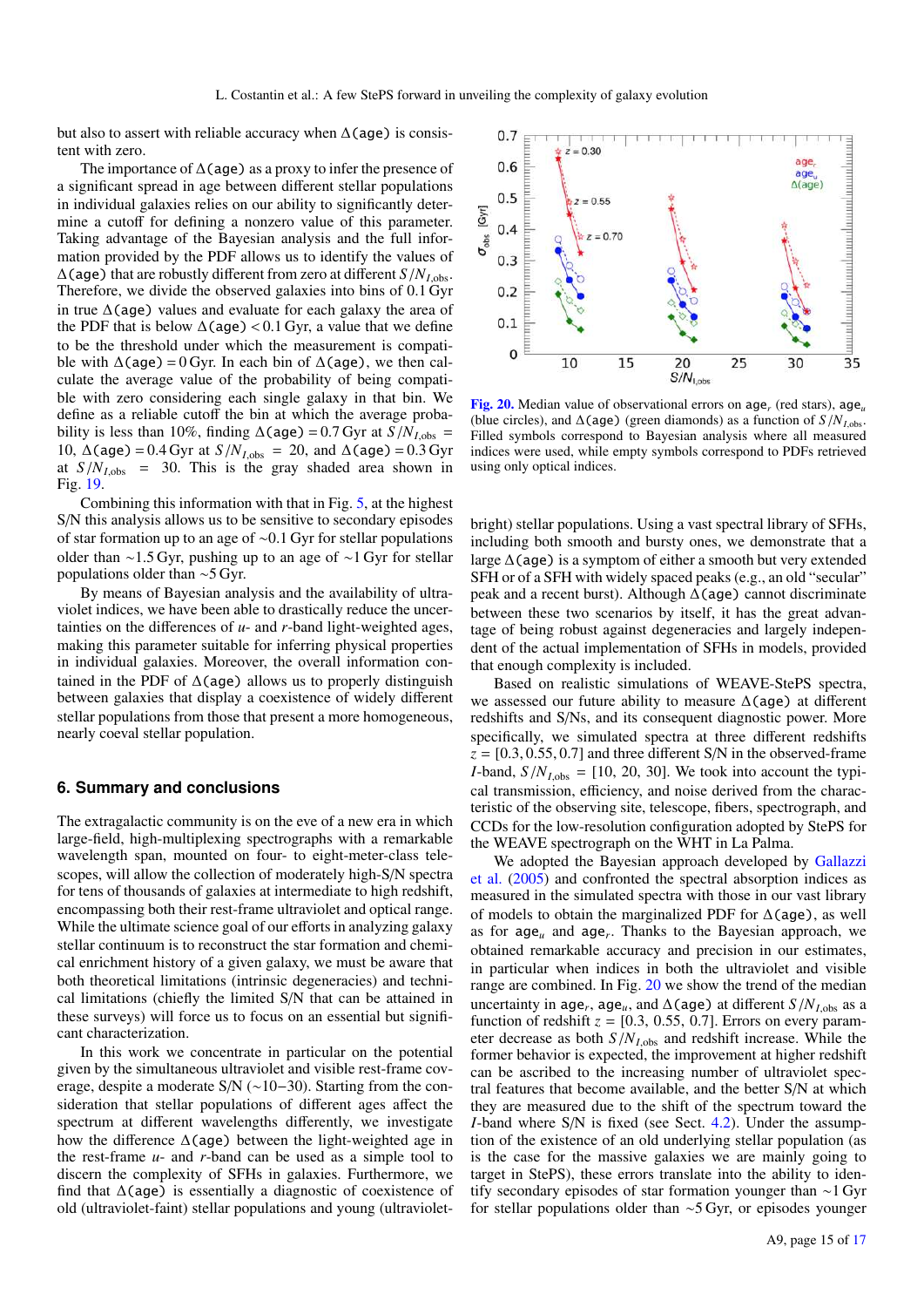than <sup>∼</sup>0.1 Gyr for stellar populations older than <sup>∼</sup>1.5 Gyr. In this sense, ∆(age) and age*<sup>r</sup>* together present a powerful diagnostic of rejuvenation episodes in old galaxies, and, conversely, allow us to check for the truly passive evolution of old stellar populations with a much greater sensitivity than age*<sup>r</sup>* alone.

Finally, it is worth stressing that the analysis presented in this paper can easily be adapted for similar instruments and surveys and can be tested with different stellar population libraries, thus allowing for the benchmarking of both instrumental effects and theoretical models and assumptions.

*Acknowledgements.* We thank the anonymous referee for carefully reading the manuscript and for the suggestions that helped us to improve the way we presented our results. We wish to thank M. Irwin for very useful discussions and valuable suggestions. L. C. wish to acknowledge financial support from Premiale 2015 MITiC, program 1.05.06.10 and Comunidad de Madrid under Atracción de Talento grant 2018-T2/TIC-11612. A. I., S. Z., M. L., A. G., A. M., and C. T. acknowledge the financial support from the INAF PRIN-SKA 2017 program 1.05.01.88.04.ESKAPE-HI. I. L. acknowledges financial support from INAF-WEAVE funds, program 1.05.03.04.05. R. G. B. acknowledges support from the Spanish Ministry of Economy and Competitiveness through grant 205 AYA2016-77846-P and the State Agency for Research of the Spanish MCIU through the "Center of Excellence Severo Ochoa" award to 2017 the Instituto de Astrofísica de Andalucía (SEV-2017-0709). A. F. M. has received financial support through the Postdoctoral Junior Leader Fellowship Programme from "La Caixa" Banking Foundation (LCF/BQ/LI18/11630007). B. V. acknowledges the financial support from INAF Main Stream 2018 (P. I.: B. Vulcani).

## **References**

- <span id="page-15-60"></span>Abramson, L. E., Gladders, M. D., Dressler, A., et al. 2015, [ApJ, 801, L12](http://linker.aanda.org/10.1051/0004-6361/201936550/1)
- <span id="page-15-22"></span>Baldry, I. K., Glazebrook, K., Brinkmann, J., et al. 2004, [ApJ, 600, 681](http://linker.aanda.org/10.1051/0004-6361/201936550/2)
- <span id="page-15-24"></span>Baldry, I. K., Balogh, M. L., Bower, R. G., et al. 2006, [MNRAS, 373, 469](http://linker.aanda.org/10.1051/0004-6361/201936550/3)
- <span id="page-15-84"></span>Balogh, M. L., Morris, S. L., Yee, H. K. C., Carlberg, R. G., & Ellingson, E. 1999, [ApJ, 527, 54](http://linker.aanda.org/10.1051/0004-6361/201936550/4)
- <span id="page-15-26"></span>Bamford, S. P., Nichol, R. C., Baldry, I. K., et al. 2009, [MNRAS, 393, 1324](http://linker.aanda.org/10.1051/0004-6361/201936550/5)
- <span id="page-15-58"></span>Behroozi, P. S., Wechsler, R. H., & Conroy, C. 2013, [ApJ, 770, 57](http://linker.aanda.org/10.1051/0004-6361/201936550/6)
- <span id="page-15-82"></span>Benn, C. R., & Ellison, S. L. 1998, [New Astron. Rev., 42, 503](http://linker.aanda.org/10.1051/0004-6361/201936550/7)
- <span id="page-15-25"></span>Blanton, M. R., & Moustakas, J. 2009, [ARA&A, 47, 159](http://linker.aanda.org/10.1051/0004-6361/201936550/8)
- 
- <span id="page-15-51"></span><span id="page-15-21"></span>Blanton, M. R., Hogg, D. W., Bahcall, N. A., et al. 2003, [ApJ, 594, 186](http://linker.aanda.org/10.1051/0004-6361/201936550/9) Bruzual, G., & Charlot, S. 2003, [MNRAS, 344, 1000](http://linker.aanda.org/10.1051/0004-6361/201936550/10)
- 
- <span id="page-15-70"></span>Cappellari, M. 2017, [MNRAS, 466, 798](http://linker.aanda.org/10.1051/0004-6361/201936550/11)
- <span id="page-15-64"></span>Cappellari, M., & Emsellem, E. 2004, [PASP, 116, 138](http://linker.aanda.org/10.1051/0004-6361/201936550/12)
- <span id="page-15-69"></span>Carnall, A. C., McLure, R. J., Dunlop, J. S., & Davé, R. 2018, [MNRAS, 480,](http://linker.aanda.org/10.1051/0004-6361/201936550/13) [4379](http://linker.aanda.org/10.1051/0004-6361/201936550/13)
- <span id="page-15-47"></span>Chabrier, G. 2003, [ApJ, 586, L133](http://linker.aanda.org/10.1051/0004-6361/201936550/14)
- <span id="page-15-63"></span>Charlot, S., & Fall, S. M. 2000, [ApJ, 539, 718](http://linker.aanda.org/10.1051/0004-6361/201936550/15)
- <span id="page-15-39"></span>Chauke, P., van der Wel, A., Pacifici, C., et al. 2019, [ApJ, 877, 48](http://linker.aanda.org/10.1051/0004-6361/201936550/16)
- <span id="page-15-65"></span>Cid Fernandes, R., Mateus, A., Sodré, L., Stasinska, G., & Gomes, J. M. 2005, ´ [MNRAS, 358, 363](http://linker.aanda.org/10.1051/0004-6361/201936550/17)
- <span id="page-15-11"></span>Costantin, L., Méndez-Abreu, J., Corsini, E. M., et al. 2017, [A&A, 601,](http://linker.aanda.org/10.1051/0004-6361/201936550/18) [A84](http://linker.aanda.org/10.1051/0004-6361/201936550/18)
- <span id="page-15-12"></span>Costantin, L., Méndez-Abreu, J., Corsini, E. M., et al. 2018, [A&A, 609,](http://linker.aanda.org/10.1051/0004-6361/201936550/19) A<sub>132</sub>
- <span id="page-15-77"></span>Daddi, E., Renzini, A., Pirzkal, N., et al. 2005, [ApJ, 626, 680](http://linker.aanda.org/10.1051/0004-6361/201936550/20)
- <span id="page-15-46"></span>Dalton, G., Trager, S. C., Abrams, D. C., et al. 2012, in [Ground-based and](http://linker.aanda.org/10.1051/0004-6361/201936550/21) [Airborne Instrumentation for Astronomy IV,](http://linker.aanda.org/10.1051/0004-6361/201936550/21) SPIE Conf. Ser., 8446, 84460P Dalton, G., Ham, S. J., Trager, S., et al. 2016, [SPIE Conf. Ser., 9913, 99132X](http://linker.aanda.org/10.1051/0004-6361/201936550/22)
- <span id="page-15-81"></span><span id="page-15-6"></span>Davidzon, I., Ilbert, O., Laigle, C., et al. 2017, [A&A, 605, A70](http://linker.aanda.org/10.1051/0004-6361/201936550/23)
- <span id="page-15-71"></span>de Jong, R. S., Agertz, O., Berbel, A. A., et al. 2019, [The Messenger, 175, 3](http://linker.aanda.org/10.1051/0004-6361/201936550/24)
- <span id="page-15-9"></span>de Lorenzo-Cáceres, A., Falcón-Barroso, J., & Vazdekis, A. 2013, [MNRAS, 431,](http://linker.aanda.org/10.1051/0004-6361/201936550/25) [2397](http://linker.aanda.org/10.1051/0004-6361/201936550/25)
- <span id="page-15-62"></span>Diemer, B., Sparre, M., Abramson, L. E., & Torrey, P. 2017, [ApJ, 839, 26](http://linker.aanda.org/10.1051/0004-6361/201936550/26)
- <span id="page-15-55"></span>Falcón-Barroso, J., Sánchez-Blázquez, P., Vazdekis, A., et al. 2011, [A&A, 532,](http://linker.aanda.org/10.1051/0004-6361/201936550/27) [A95](http://linker.aanda.org/10.1051/0004-6361/201936550/27)
- <span id="page-15-76"></span>Fanelli, M. N., O'Connell, R. W., Burstein, D., & Wu, C.-C. 1992, [ApJS, 82,](http://linker.aanda.org/10.1051/0004-6361/201936550/28) [197](http://linker.aanda.org/10.1051/0004-6361/201936550/28)
- <span id="page-15-16"></span>Ferré-Mateu, A., Sánchez-Blázquez, P., Vazdekis, A., & de la Rosa, I. G. 2014, [ApJ, 797, 136](http://linker.aanda.org/10.1051/0004-6361/201936550/29)
- <span id="page-15-49"></span>Gallazzi, A., Charlot, S., Brinchmann, J., White, S. D. M., & Tremonti, C. A. 2005, [MNRAS, 362, 41](http://linker.aanda.org/10.1051/0004-6361/201936550/30)
- <span id="page-15-35"></span>Gallazzi, A., Bell, E. F., Zibetti, S., Brinchmann, J., & Kelson, D. D. 2014, [ApJ,](http://linker.aanda.org/10.1051/0004-6361/201936550/31) [788, 72](http://linker.aanda.org/10.1051/0004-6361/201936550/31)
- <span id="page-15-44"></span>Gargiulo, A., Bolzonella, M., Scodeggio, M., et al. 2017, [A&A, 606, A113](http://linker.aanda.org/10.1051/0004-6361/201936550/32)
- A9, page 16 of [17](#page-16-19)
- <span id="page-15-52"></span>Girardi, L., Bressan, A., Bertelli, G., & Chiosi, C. 2000, [A&AS, 141, 371](http://linker.aanda.org/10.1051/0004-6361/201936550/33)
- <span id="page-15-59"></span>Gladders, M. D., Oemler, A., Dressler, A., et al. 2013, [ApJ, 770, 64](http://linker.aanda.org/10.1051/0004-6361/201936550/34)
- <span id="page-15-18"></span>Guglielmo, V., Poggianti, B. M., Vulcani, B., et al. 2019, [A&A, 625, A112](http://linker.aanda.org/10.1051/0004-6361/201936550/35)
- <span id="page-15-32"></span>Hahn, C., Blanton, M. R., Moustakas, J., et al. 2015, [ApJ, 806, 162](http://linker.aanda.org/10.1051/0004-6361/201936550/36)
- <span id="page-15-29"></span>Haines, C. P., Iovino, A., Krywult, J., et al. 2017, [A&A, 605, A4](http://linker.aanda.org/10.1051/0004-6361/201936550/37)
- <span id="page-15-30"></span>Iovino, A., Cucciati, O., Scodeggio, M., et al. 2010, [A&A, 509, A40](http://linker.aanda.org/10.1051/0004-6361/201936550/38)
- <span id="page-15-73"></span>Jørgensen, I., & Chiboucas, K. 2013, [AJ, 145, 77](http://linker.aanda.org/10.1051/0004-6361/201936550/39)
- <span id="page-15-20"></span>Kauffmann, G., Heckman, T. M., White, S. D. M., et al. 2003, [MNRAS, 341,](http://linker.aanda.org/10.1051/0004-6361/201936550/40) [33](http://linker.aanda.org/10.1051/0004-6361/201936550/40)
- <span id="page-15-23"></span>Kauffmann, G., White, S. D. M., Heckman, T. M., et al. 2004, [MNRAS, 353,](http://linker.aanda.org/10.1051/0004-6361/201936550/41) [713](http://linker.aanda.org/10.1051/0004-6361/201936550/41)
- <span id="page-15-41"></span>Kaviraj, S., Peirani, S., Khochfar, S., Silk, J., & Kay, S. 2009, [MNRAS, 394,](http://linker.aanda.org/10.1051/0004-6361/201936550/42) [1713](http://linker.aanda.org/10.1051/0004-6361/201936550/42)
- <span id="page-15-43"></span>Knobel, C., Lilly, S. J., Iovino, A., et al. 2009, [ApJ, 697, 1842](http://linker.aanda.org/10.1051/0004-6361/201936550/43)
- <span id="page-15-31"></span>Kovač, K., Lilly, S. J., Knobel, C., et al. 2010, [ApJ, 718, 86](http://linker.aanda.org/10.1051/0004-6361/201936550/44)
- <span id="page-15-42"></span>Krywult, J., Tasca, L. A. M., Pollo, A., et al. 2017, [A&A, 598, A120](http://linker.aanda.org/10.1051/0004-6361/201936550/45)
- <span id="page-15-17"></span>La Barbera, F., Pasquali, A., Ferreras, I., et al. 2014, [MNRAS, 445, 1977](http://linker.aanda.org/10.1051/0004-6361/201936550/46)
- <span id="page-15-68"></span>Leja, J., Johnson, B. D., Conroy, C., van Dokkum, P. G., & Byler, N. 2017, [ApJ,](http://linker.aanda.org/10.1051/0004-6361/201936550/47) [837, 170](http://linker.aanda.org/10.1051/0004-6361/201936550/47)
- <span id="page-15-74"></span>Lonoce, I., Longhetti, M., Saracco, P., Gargiulo, A., & Tamburri, S. 2014, [MNRAS, 444, 2048](http://linker.aanda.org/10.1051/0004-6361/201936550/48)
- <span id="page-15-28"></span>López Fernández, R., González Delgado, R. M., Pérez, E., et al. 2018, [A&A,](http://linker.aanda.org/10.1051/0004-6361/201936550/49) [615, A27](http://linker.aanda.org/10.1051/0004-6361/201936550/49)
- <span id="page-15-78"></span>Maraston, C., Nieves Colmenárez, L., Bender, R., & Thomas, D. 2009, [A&A,](http://linker.aanda.org/10.1051/0004-6361/201936550/50) [493, 425](http://linker.aanda.org/10.1051/0004-6361/201936550/50)
- <span id="page-15-53"></span>Marigo, P., Bressan, A., Nanni, A., Girardi, L., & Pumo, M. L. 2013, [MNRAS,](http://linker.aanda.org/10.1051/0004-6361/201936550/51) [434, 488](http://linker.aanda.org/10.1051/0004-6361/201936550/51)
- <span id="page-15-56"></span>Martins, L. P., González Delgado, R. M., Leitherer, C., Cerviño, M., & Hauschildt, P. 2005, [MNRAS, 358, 49](http://linker.aanda.org/10.1051/0004-6361/201936550/52)
- <span id="page-15-7"></span>Méndez-Abreu, J., Sánchez-Janssen, R., Aguerri, J. A. L., Corsini, E. M., & Zarattini, S. 2012, [ApJ, 761, L6](http://linker.aanda.org/10.1051/0004-6361/201936550/53)
- <span id="page-15-8"></span>Méndez-Abreu, J., Costantin, L., Aguerri, J. A. L., de Lorenzo-Cáceres, A., & Corsini, E. M. 2018, [MNRAS, 479, 4172](http://linker.aanda.org/10.1051/0004-6361/201936550/54)
- <span id="page-15-10"></span>Morelli, L., Corsini, E. M., Pizzella, A., et al. 2015, [MNRAS, 452, 1128](http://linker.aanda.org/10.1051/0004-6361/201936550/55)
- <span id="page-15-13"></span>Nelson, D., Pillepich, A., Genel, S., et al. 2015, [Astron. Comput., 13, 12](http://linker.aanda.org/10.1051/0004-6361/201936550/56)
- <span id="page-15-66"></span>Ocvirk, P., Pichon, C., Lançon, A., & Thiébaut, E. 2006, [MNRAS, 365, 74](http://linker.aanda.org/10.1051/0004-6361/201936550/57)
- <span id="page-15-75"></span>Onodera, M., Renzini, A., Carollo, M., et al. 2012, [ApJ, 755, 26](http://linker.aanda.org/10.1051/0004-6361/201936550/58)
- <span id="page-15-61"></span>Pacifici, C., Kassin, S. A., Weiner, B. J., et al. 2016, [ApJ, 832, 79](http://linker.aanda.org/10.1051/0004-6361/201936550/59)
- <span id="page-15-33"></span>Pandya, V., Brennan, R., Somerville, R. S., et al. 2017, [MNRAS, 472, 2054](http://linker.aanda.org/10.1051/0004-6361/201936550/60)
- <span id="page-15-4"></span>Pérez-González, P. G., Rieke, G. H., Villar, V., et al. 2008, [ApJ, 675, 234](http://linker.aanda.org/10.1051/0004-6361/201936550/61)
- <span id="page-15-15"></span>Poggianti, B. M., Fasano, G., Bettoni, D., et al. 2009, [ApJ, 697, L137](http://linker.aanda.org/10.1051/0004-6361/201936550/62)
- <span id="page-15-54"></span>Sánchez-Blázquez, P., Peletier, R. F., Jiménez-Vicente, J., et al. 2006, [MNRAS,](http://linker.aanda.org/10.1051/0004-6361/201936550/63) [371, 703](http://linker.aanda.org/10.1051/0004-6361/201936550/63)
- <span id="page-15-57"></span>Sandage, A. 1986, [A&A, 161, 89](http://linker.aanda.org/10.1051/0004-6361/201936550/64)
- <span id="page-15-50"></span><span id="page-15-14"></span>Sarzi, M., Falcón-Barroso, J., Davies, R. L., et al. 2006, [MNRAS, 366, 1151](http://linker.aanda.org/10.1051/0004-6361/201936550/65)
- Schaye, J., Crain, R. A., Bower, R. G., et al. 2015, [MNRAS, 446, 521](http://linker.aanda.org/10.1051/0004-6361/201936550/66)
- <span id="page-15-34"></span>Schiavon, R. P., Faber, S. M., Konidaris, N., et al. 2006, [ApJ, 651, L93](http://linker.aanda.org/10.1051/0004-6361/201936550/67)
- <span id="page-15-83"></span>Serven, J., Worthey, G., & Briley, M. M. 2005, [ApJ, 627, 754](http://linker.aanda.org/10.1051/0004-6361/201936550/68)
- <span id="page-15-38"></span>Spilker, J., Bezanson, R., Barišić, I., et al. 2018, [ApJ, 860, 103](http://linker.aanda.org/10.1051/0004-6361/201936550/69)
- <span id="page-15-79"></span>Takada, M., Ellis, R. S., Chiba, M., et al. 2014, [PASJ, 66, R1](http://linker.aanda.org/10.1051/0004-6361/201936550/70)
- <span id="page-15-72"></span>Thomas, D., Maraston, C., Bender, R., & Mendes de Oliveira, C. 2005, [ApJ, 621,](http://linker.aanda.org/10.1051/0004-6361/201936550/71) [673](http://linker.aanda.org/10.1051/0004-6361/201936550/71)
- <span id="page-15-5"></span>Thomas, D., Maraston, C., Schawinski, K., Sarzi, M., & Silk, J. 2010, [MNRAS,](http://linker.aanda.org/10.1051/0004-6361/201936550/72) [404, 1775](http://linker.aanda.org/10.1051/0004-6361/201936550/72)
- <span id="page-15-67"></span>Tojeiro, R., Wilkins, S., Heavens, A. F., Panter, B., & Jimenez, R. 2009, [ApJS,](http://linker.aanda.org/10.1051/0004-6361/201936550/73) [185, 1](http://linker.aanda.org/10.1051/0004-6361/201936550/73)
- <span id="page-15-40"></span>Trager, S. C., Faber, S. M., Worthey, G., & González, J. J. 2000, [AJ, 120, 165](http://linker.aanda.org/10.1051/0004-6361/201936550/74)
- <span id="page-15-36"></span>van der Wel, A., Noeske, K., Bezanson, R., et al. 2016, [ApJS, 223, 29](http://linker.aanda.org/10.1051/0004-6361/201936550/75)
- <span id="page-15-45"></span>Vazdekis, A., Koleva, M., Ricciardelli, E., Röck, B., & Falcón-Barroso, J. 2016, [MNRAS, 463, 3409](http://linker.aanda.org/10.1051/0004-6361/201936550/76)
- <span id="page-15-85"></span><span id="page-15-48"></span>Worthey, G., Faber, S. M., Gonzalez, J. J., & Burstein, D. 1994, [ApJS, 94, 687](http://linker.aanda.org/10.1051/0004-6361/201936550/77) Wright, E. L. 2006, [PASP, 118, 1711](http://linker.aanda.org/10.1051/0004-6361/201936550/78)
- <span id="page-15-37"></span>Wu, P.-F., van der Wel, A., Gallazzi, A., et al. 2018, [ApJ, 855, 85](http://linker.aanda.org/10.1051/0004-6361/201936550/79)
- <span id="page-15-19"></span>York, D. G., Adelman, J., Anderson, Jr., J. E., et al. 2000, [AJ, 120, 1579](http://linker.aanda.org/10.1051/0004-6361/201936550/80)
- <span id="page-15-80"></span>Zahid, H. J., Dima, G. I., Kudritzki, R.-P., et al. 2014, [ApJ, 791, 130](http://linker.aanda.org/10.1051/0004-6361/201936550/81)
- <span id="page-15-27"></span>Zibetti, S., Gallazzi, A. R., Ascasibar, Y., et al. 2017, [MNRAS, 468, 1902](http://linker.aanda.org/10.1051/0004-6361/201936550/82)
- <span id="page-15-0"></span>1 INAF – Osservatorio Astronomico di Brera, Via Brera 28, 20121 Milano, Italy

e-mail: luca.costantin@inaf.it

- <span id="page-15-1"></span><sup>2</sup> Centro de Astrobiología (CSIC-INTA), Ctra de Ajalvir km 4, Torrejón de Ardoz 28850 Madrid, Spain
- <span id="page-15-2"></span>3 INAF – Osservatorio Astrofisico di Arcetri, Largo Enrico Fermi 5, 50125 Firenze, Italy
- <span id="page-15-3"></span>4 INAF – Osservatorio Astronomico di Capodimonte, Salita Moiariello 16, 80131 Napoli, Italy